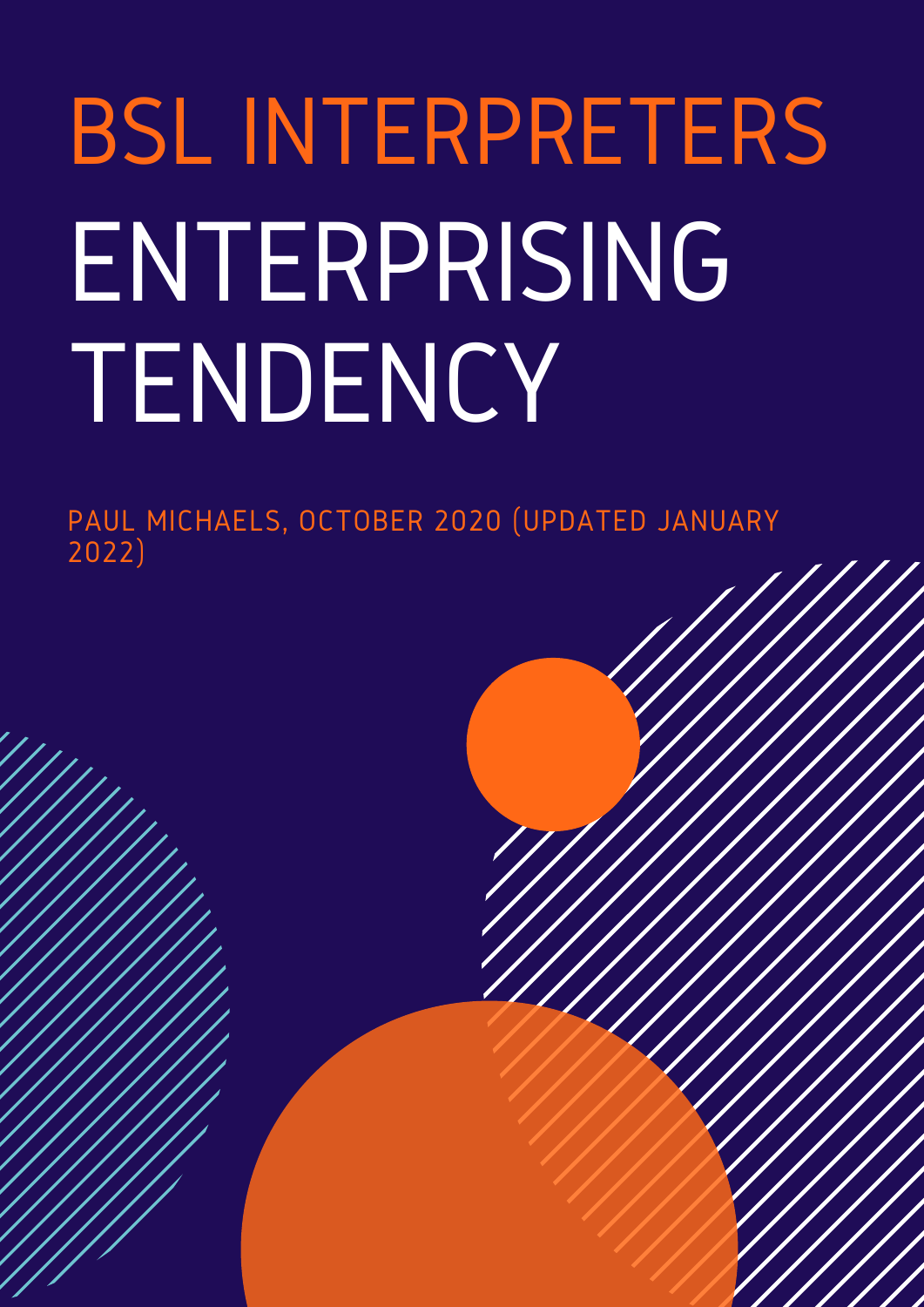### ABOUT THE RESEARCH

The General Measure of Enterprising (GET) Test was first developed by Dr Sally Caird and Mr Cliff Johnson at Durham University Business School between 1987 and 1988 after a literature review which sought to identify the key psychological characteristics of entrepreneurs to establish if these characteristics were also found in other enterprising people. As a result, a bank of statements based on the descriptions of entrepreneurial characteristics were created and form the basis of the GET2 test. This report sets out the GET2 test results from a group of 140 British Sign Languages Translators and Interpreters (SLTI) who volunteered to take the test between 24th June 2020 and 24th July 2020. This number represented approximately 10% of the total number of registered SLTI in the UK at the time of the test. Therefore, this can be described as a pilot study and is not representative of the profession as a whole. After completing the test, each SLTI who requested it, was given a copy of their individual results.

A report into the enterprising tendency of a selection of British Sign Language Translators and Interpreters.

#### Contents:

| Page      | Subject                    |
|-----------|----------------------------|
| 2         | Introduction               |
| 3         | The Figures                |
| 4         | Demographics               |
| 5         | Membership bodies          |
| 6         | Locations                  |
| 7         | Qualification year         |
| 8         | What Are You Worth?        |
| 9         | Enterprising tendency      |
|           | Entrepreneurial qualities: |
| $10 - 14$ | Need for achievement       |
| $15 - 17$ | Need for autonomy          |
| $18 - 22$ | Creative tendency          |
| $23 - 27$ | Calculated risk-taking     |
| $28 - 32$ | Internal locus of control  |
| 33        | Results wanted             |
| 34        | References and further     |

- reading
- 35 Contact details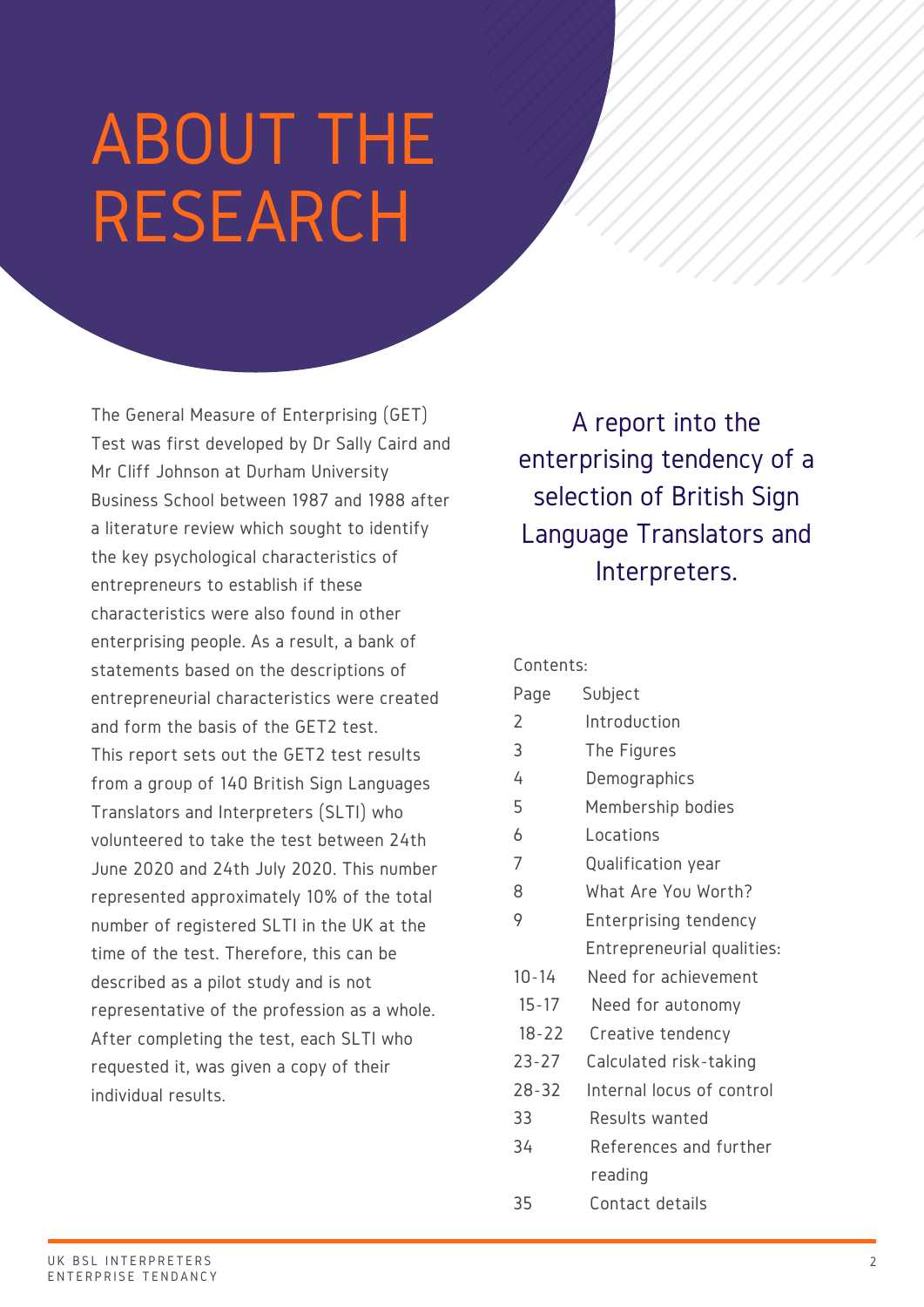## THE FIGURES



#### PARTICIPANTS



#### GENDER SPLIT %

#### ENTERPRISING TENDENCY OVERALL (%)

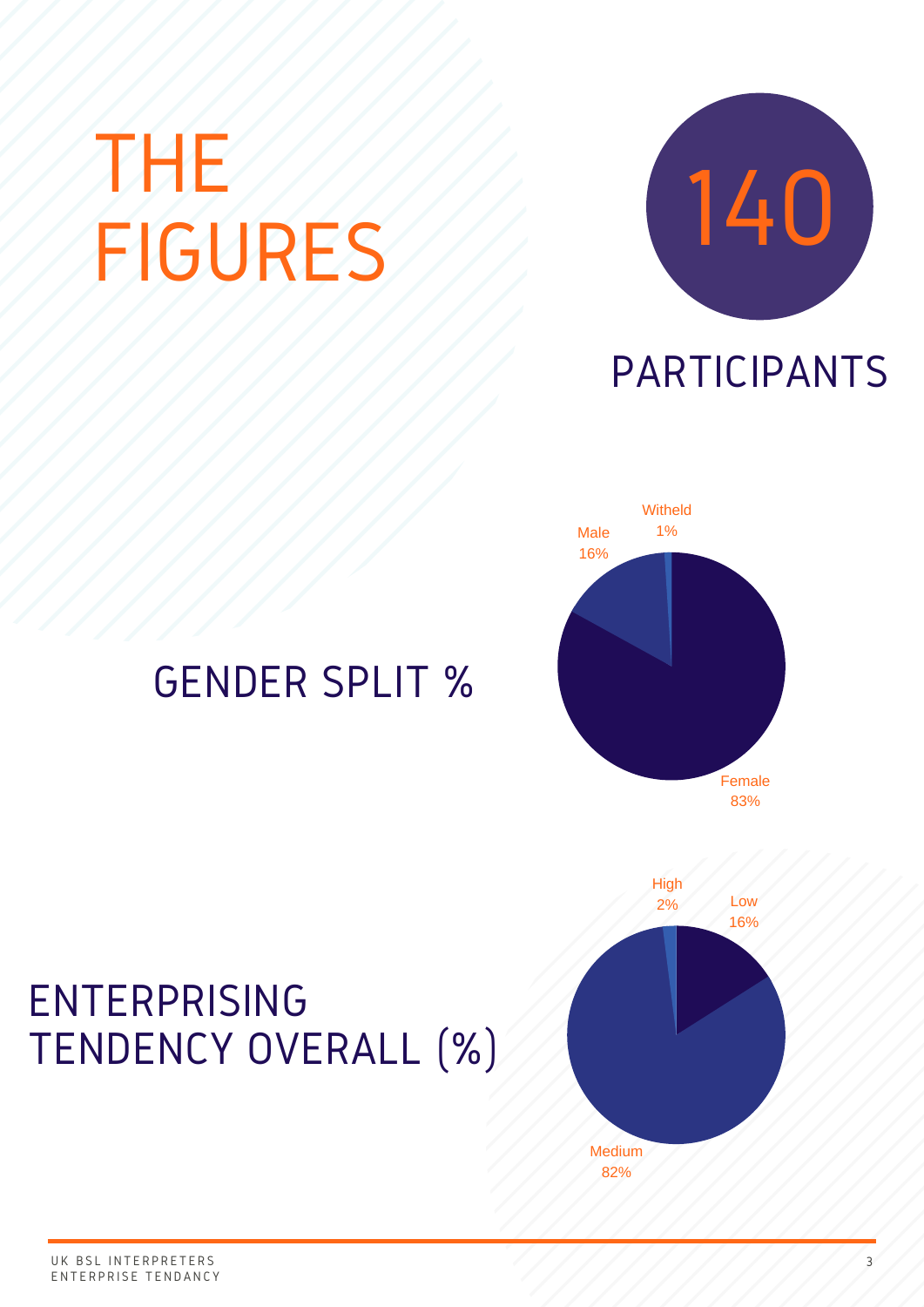## DEMOGRAPHICS



There was an unsurprisingly larger number of hearing research participants (n.136) than that of deaf participants. The number of deaf RSLT & RSLI registered with the NRCPD is very small and therefore, this research is under-representative of this group.



Almost 3/4 (n.102) of the research participants were over the age of 40. In September 2020, the Association of Sign Language interpreters commissioned an independent census survey study on the profession and it found the mean age of SLTIs was 44 years old. For more  $information$  see: https://asli.org.uk/uk-censussurvey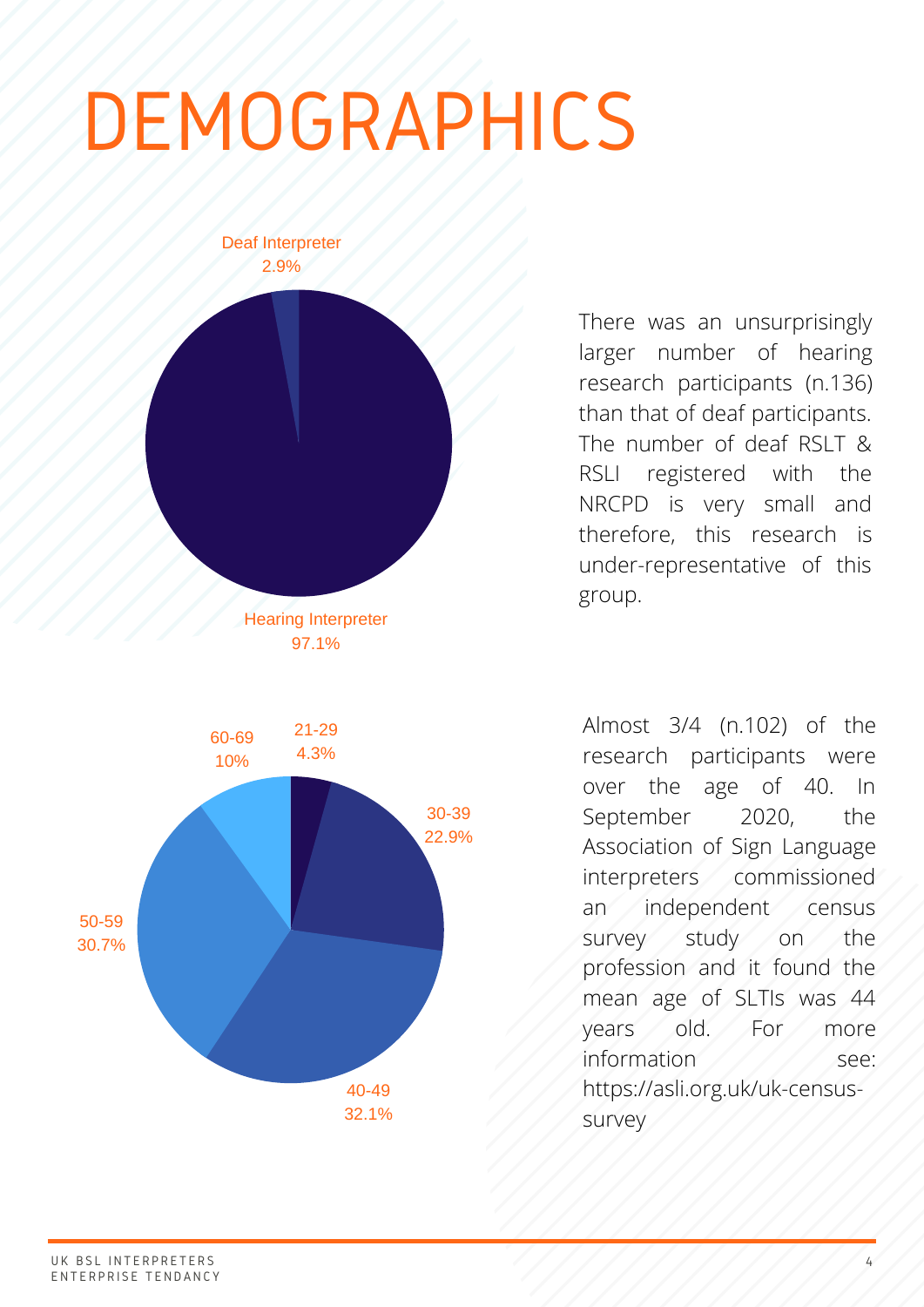## MEMBERSHIP BODIES



Research participants were asked to declare if they were a member of the following membership associations:

Association of Sign Language Interpreters (www.asli.org.uk) Visual Language Professionals (www.vlp.org.uk) Scottish Collaborative of Sign Language Interpreters (see: www.thescottishregister.co.uk)

The option of declaring not being a member of an association was included. In addition, the category of 'Other' was offered and participants included the following organisations:

National Union of British Sign Language Interpreters (www.nubsli.com) Association of Lipspeakers (www.lipspeaking.co.uk) Regulatory Body of Sign Language Interpreters (www.rbsli.org) UK Register of Expert Witnesses (www.jspubs.com)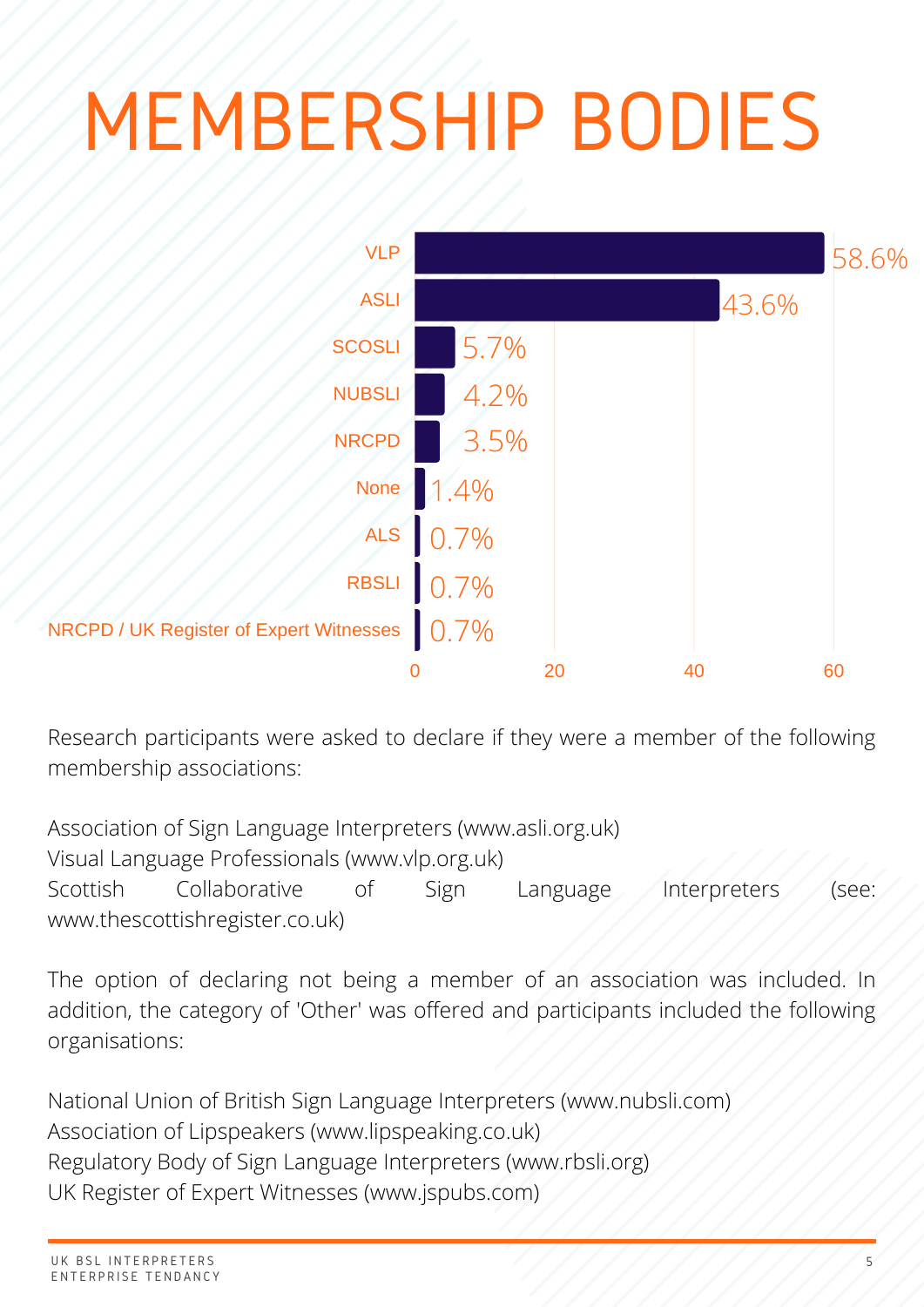## WHAT LOCATION?



Almost 2/3 of the respondents were from the midlands and below. The ASLI Census found that most respondents were from Greater London, South East and Scotland. Birmingham, Bristol and Edinburgh were the most populated single postcodes regions.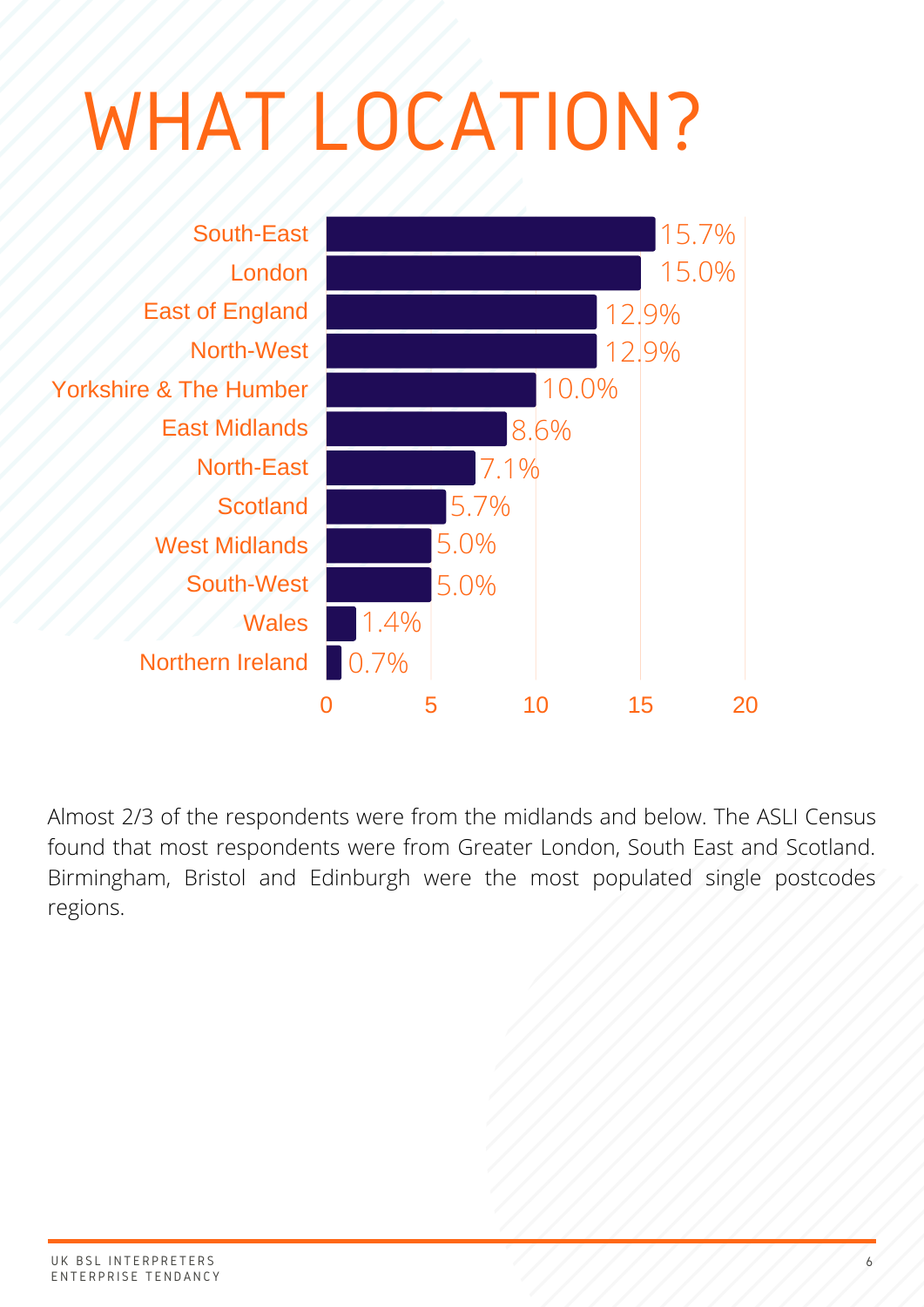## WHEN QUALIFIED?



Most respondents have qualified in the past 20 years which is reflective of how young the British Sign / / / Language interpreting profession is in the UK. The surge in numbers was to meet the growing demand for BSL Interpreters in the UK as supply was said not to be meeting such demand. (Department for Work and Pensions, 2017)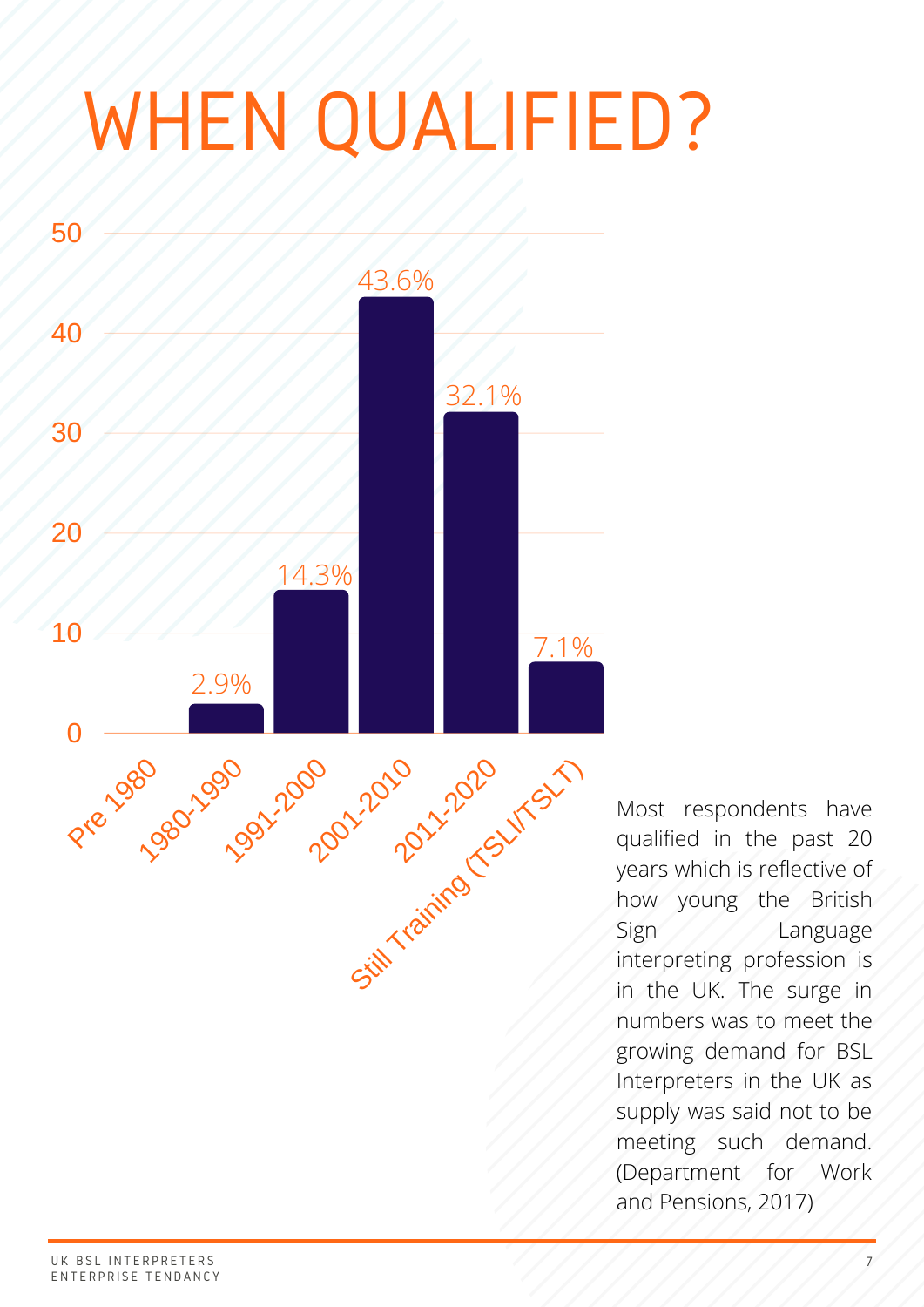### WHAT ARE YOU WORTH?



This research was conducted after the author attended a training course titled "What Are You Worth? - Special Edition' which was an online version of the face-to-face training delivered by Ben Philips and Darren Townsend-Handscomb, who are both qualified interpreters with a number of years experience in the profession. This special edition focused on 'our worth, and the challenges of working as interpreters pre, during, and post COVID-19 and the lockdown.' (Townsend-Handscomb, 2020)

The training covers:

- The psychology of negotiation & collective action.
- Understanding 'our business'.
- Political, Economic, Social and other drivers which may affect the business of interpreting.
- Developing a model that works for me and us.
- Proactive planning as a profession and as an individual

Approximately 1/3 of the research participants have undertaken the training. This represents 46 individuals.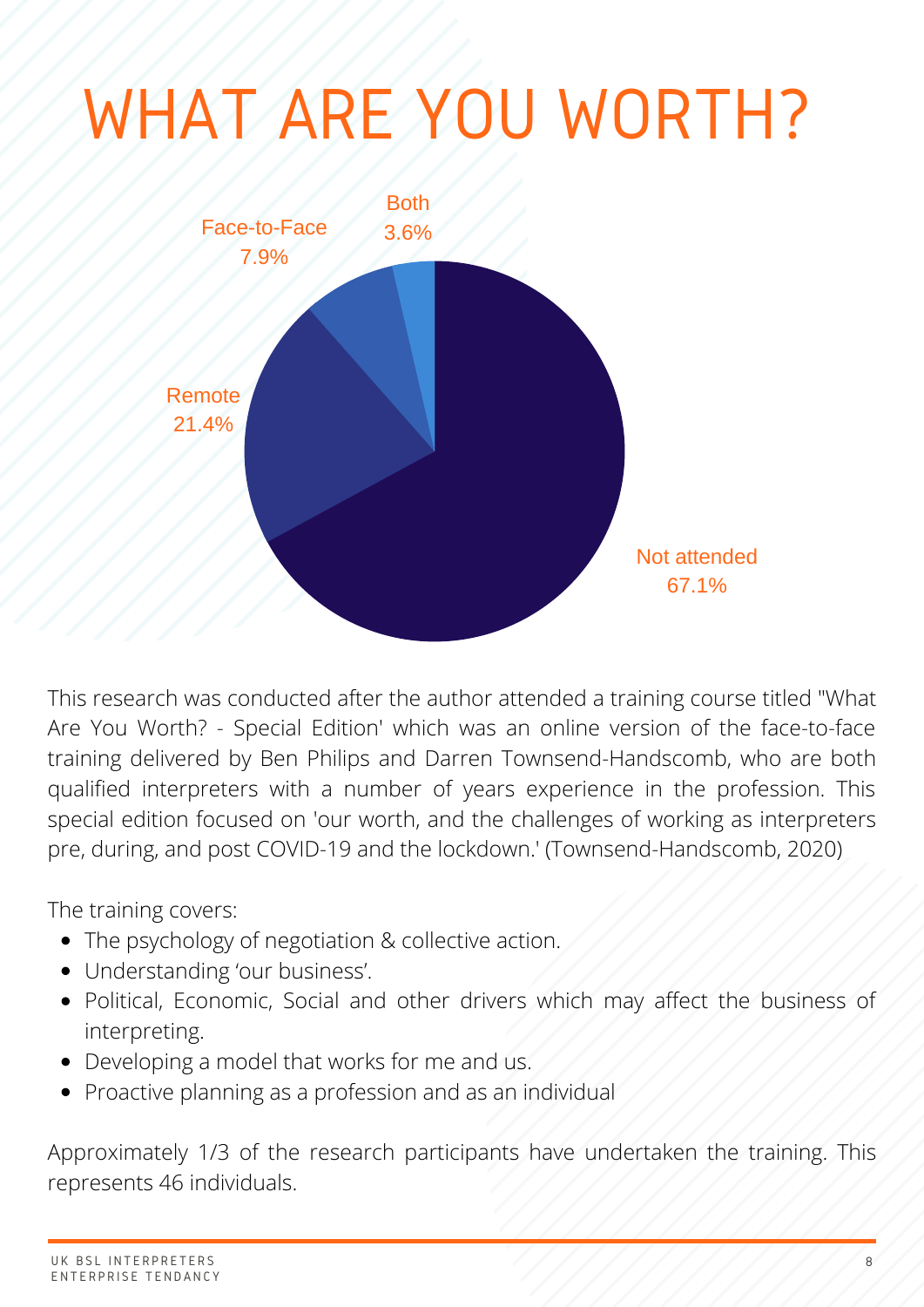### ENTERPRISING TENDENCY



#### Overall enterprising tendancy

The overall enterprising tendency of most of the participants came out as 'medium', which represents 82% of the total research participants (n115).

The overall enterprising tendency is further split into the three categories of 'Low', 'Medium' and 'High'. The 'low' group represent 16% of the total research participants (n.23) and this was made up of 96% female (n.22) and 4% male (n.1). The medium group was made up of 82% women (n.94), 17% men (n.20) and 1 person who's gender was not declared (1%). Finally, there were only 2 research participants (2%) who scored 'high' on the test overall and these were both male.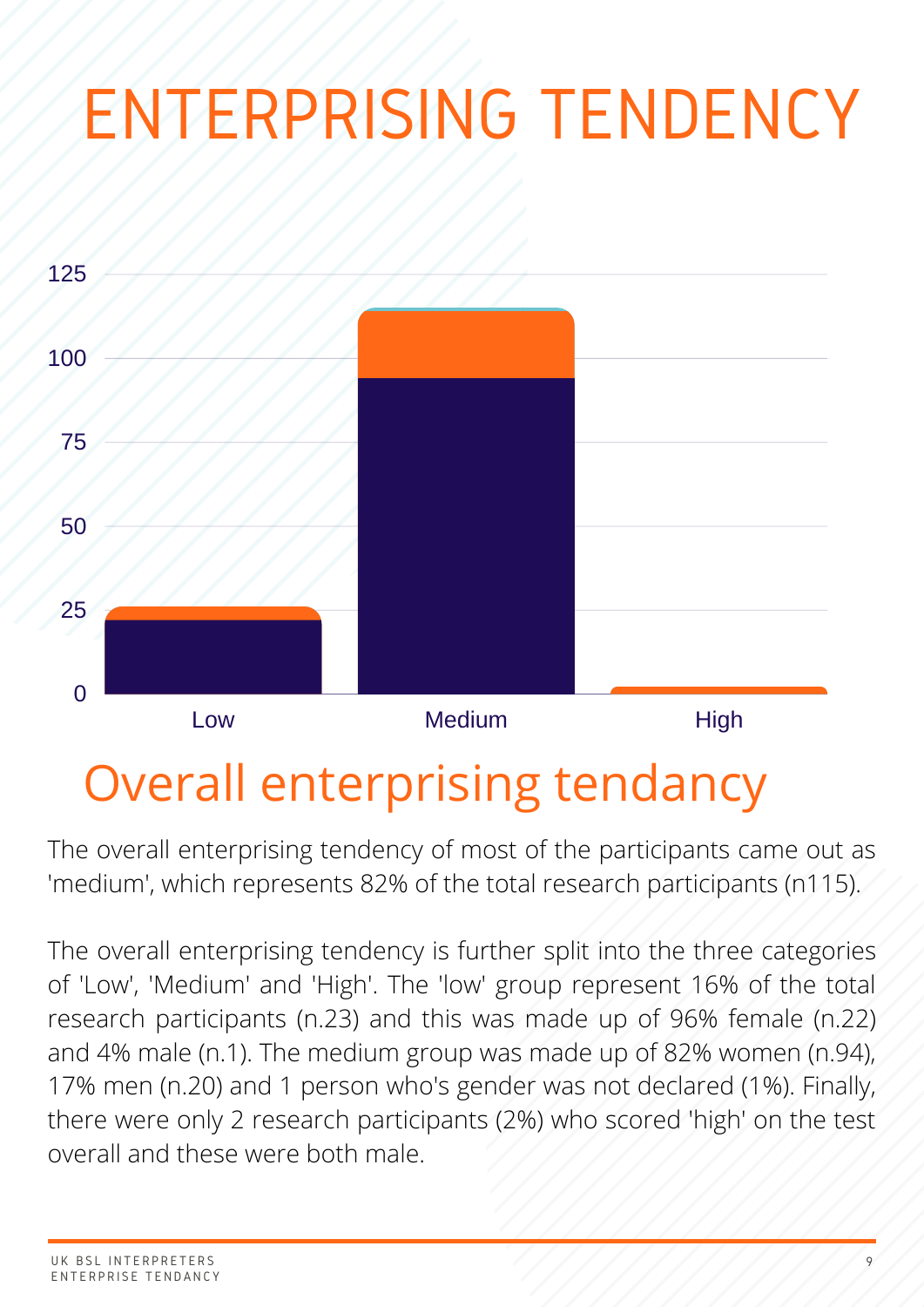

Someone who has a need for achievement will likely possess the following qualities:

*An orientation towards the future. Reliance on your own ability. An optimistic rather than a pessimistic outlook. Restlessness, driven and energetic. Opinionated in defence of their ideas and views. Willingness to work long and hard when necessary to complete tasks.*

*A strong task orientation. Effective time management. Results-oriented with themselves and others. Responsible and persistent in pursuit of their aims. Determination to ensure their objectives are met even when difficulties arise. Oriented towards challenging but realistic goals.*

The 'medium' category was the one where 69% of the overall participants were placed (n.97) and this is made up of 82.5% women, (n.80) 16.5% men (n16) and 1 person (1%) who did not declare their gender. This group would most likely wish to consider 'tried and tested' enterprising ideas that fit in with their lifestyle. The next category was 'low' and this represents 23% of the research participants. (n.32) and this is made up of 87.5% women (n.28) and 12.5% men (n.4). For these individuals, achievement may not be one of their high priorities. Perhaps setting up and running an enterprise would be too much hard work and commitment for them and perhaps they prefer to take life at a more even pace. The percentage of participants who scored 'high' was 8% (n.11) and is made up of 73% women (n.8) and 27% men (n.3). These individuals may need to be careful about maintaining a work life balance and in particular taking care of their health and important relationships in their life.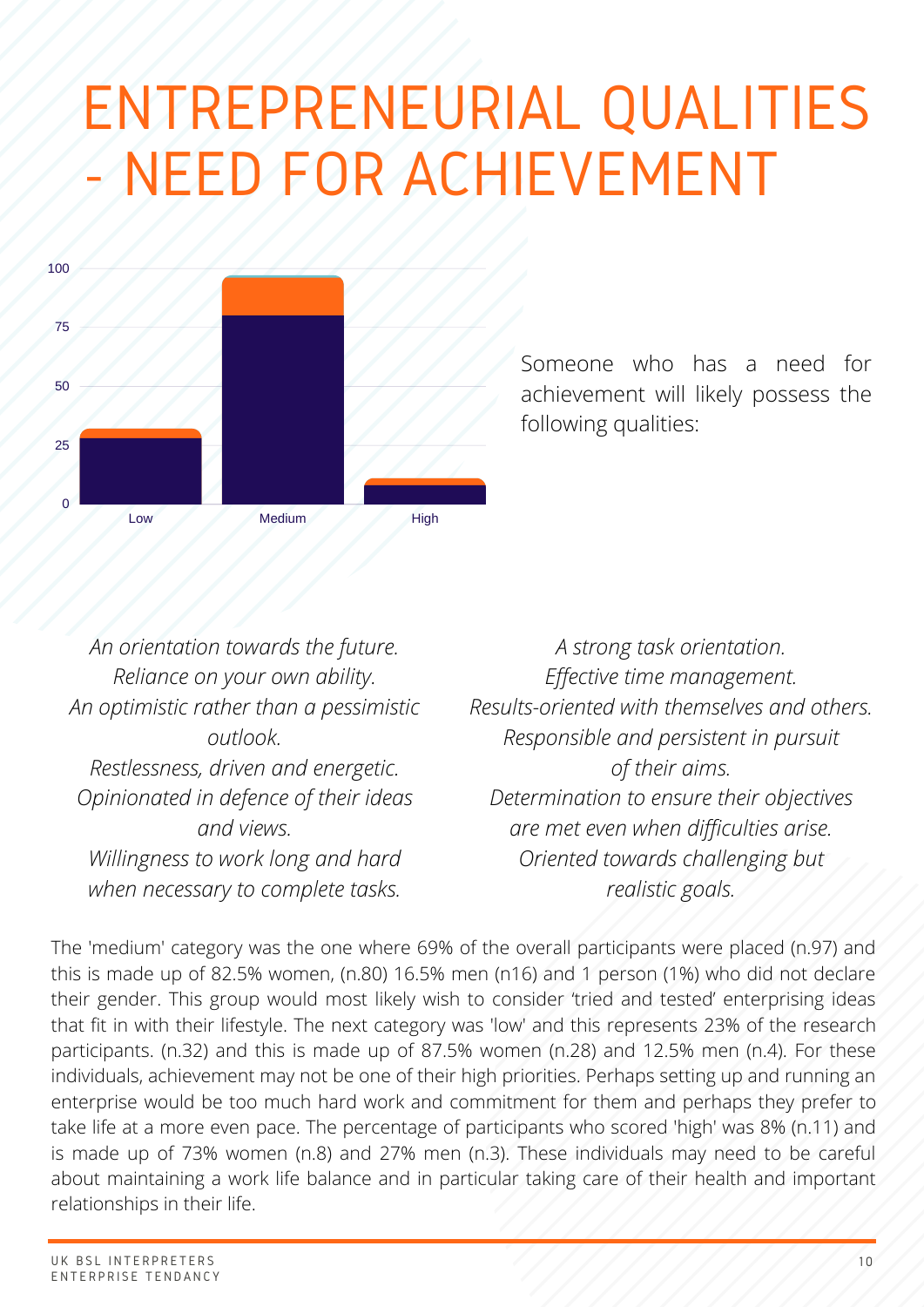The following charts indicate the answers to the individual questions that assess the individuals need for achievement.

I would not mind routine unchallenging work if the pay and pension prospects were good.

I find it difficult to switch off

I like challenges that stretch my abilities and get bored with things I can do quite easily.

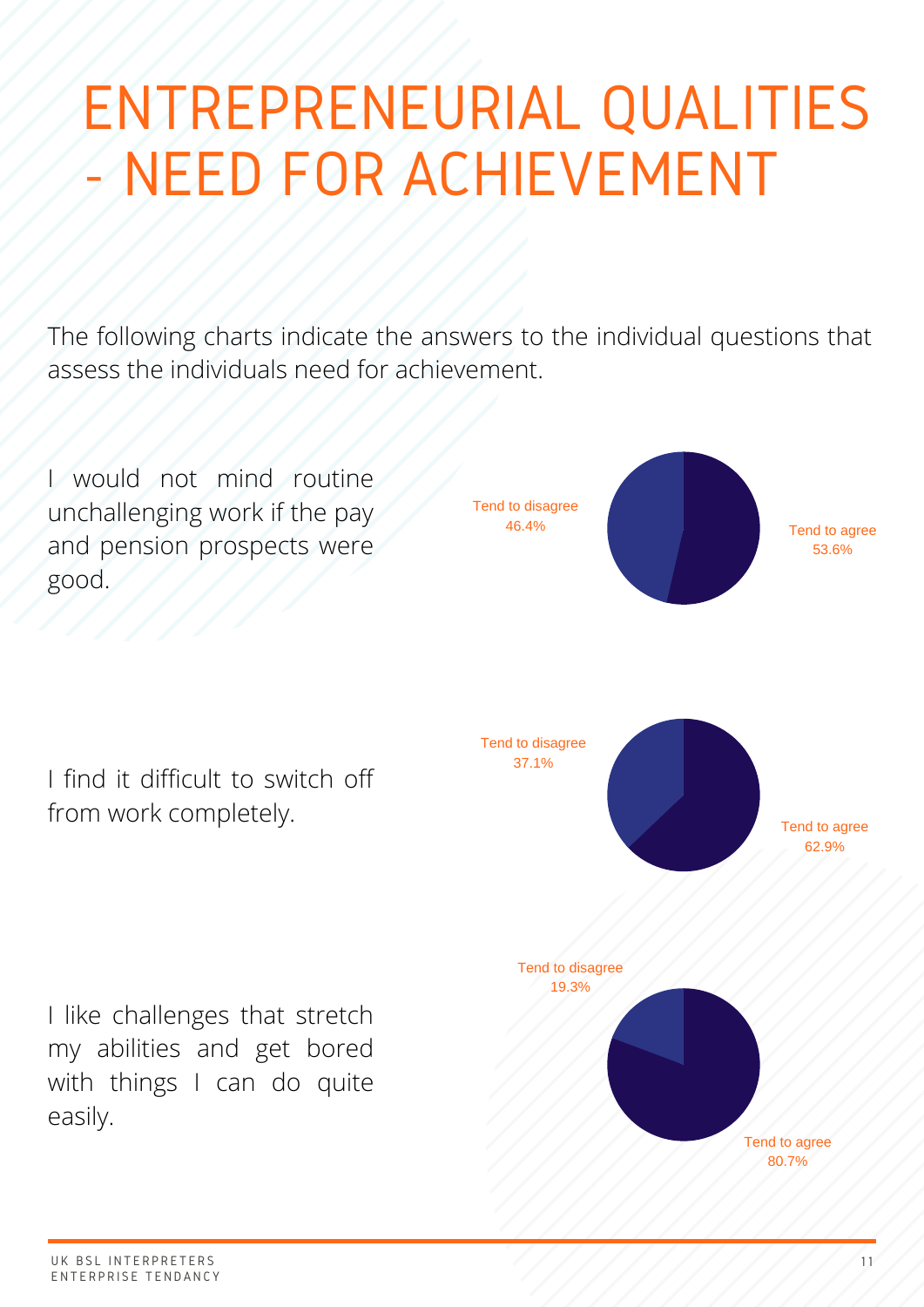The following charts indicate the answers to the individual questions that assess the individuals need for achievement.

If I am having problems with a task I leave it, forget it and move on to something else.



I think more of the present and past than of the future. Tend to disagree

57.9% Tend to agree 42.1% Tend to agree 78.6% Tend to disagree 21.4%

It is more important to do a job well than try to please people.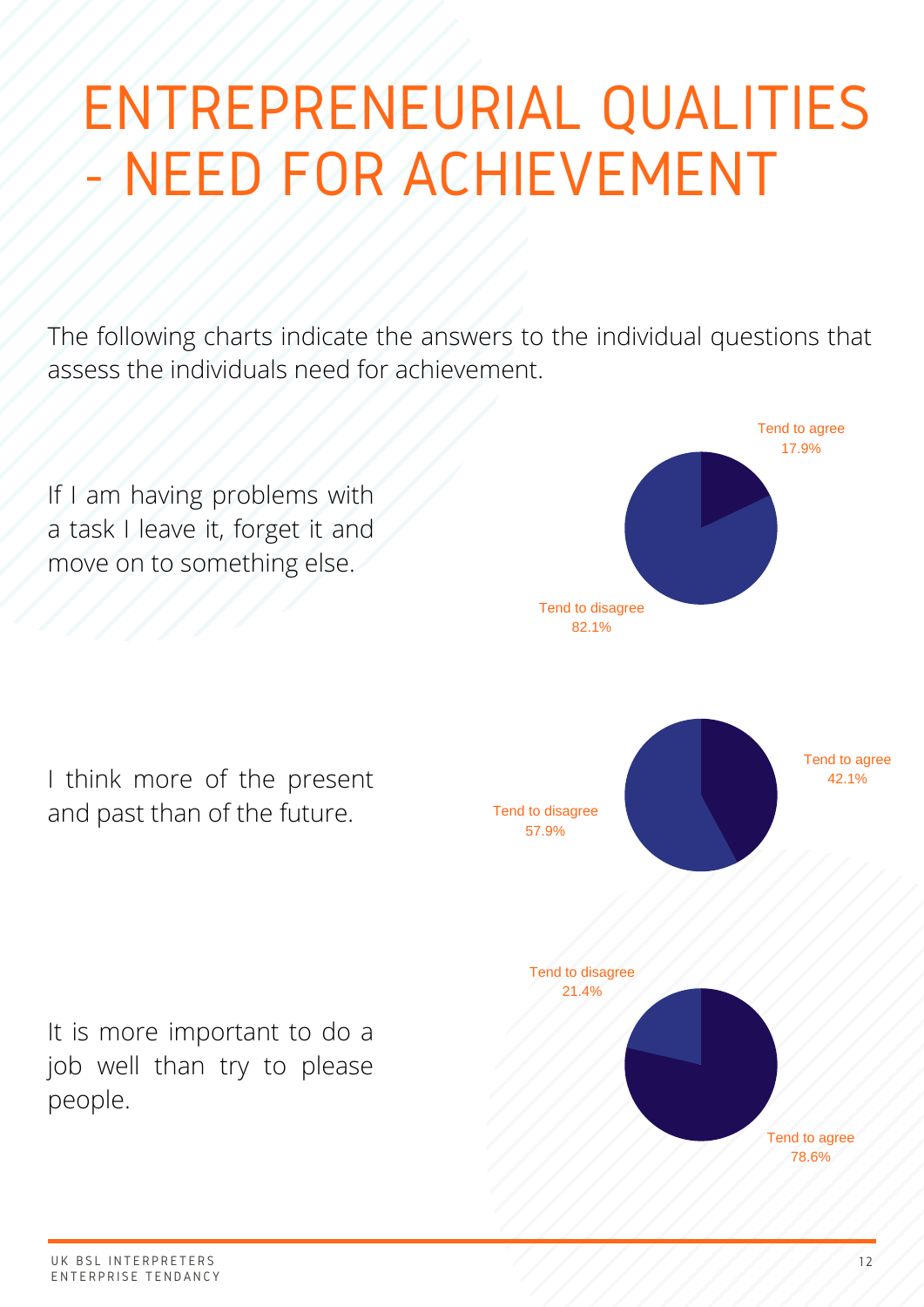The following charts indicate the answers to the individual questions that assess the individuals need for achievement.

I get annoyed if people are not on time for meetings.

I would rather work with a person I liked who was not good at the job, rather than work with someone I did not like even of they were good at the job.

I would rather work on a task as part of a team rather than take responsibility for it myself.

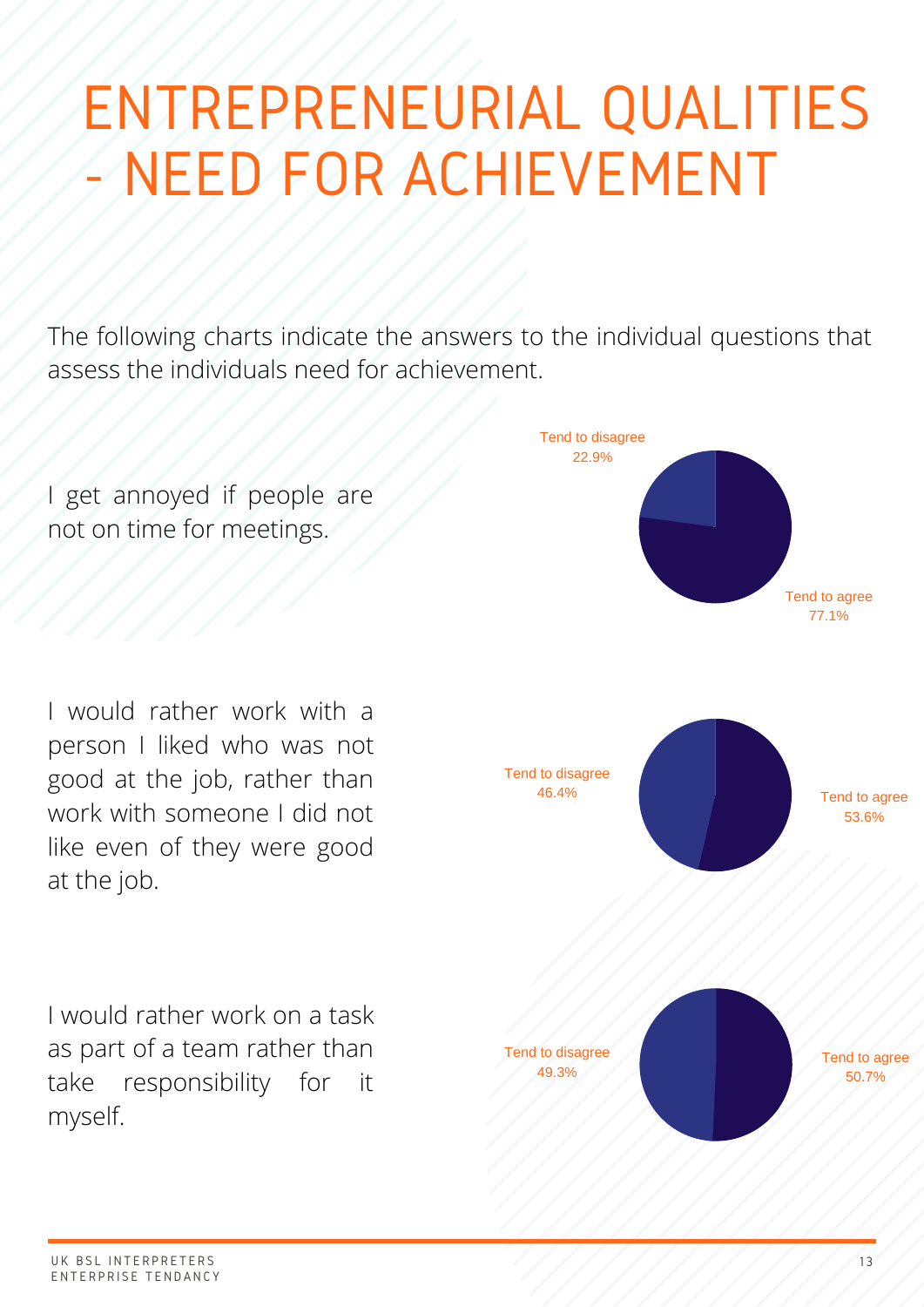The following charts indicate the answers to the individual questions that assess the individuals need for achievement.

When I am faced with a challenge I think more about the results of succeeding than the effects of failing.

I get up early, stay late or skip meals if I have a deadline for some work that

I find it easy to relax on holiday and forget about work.

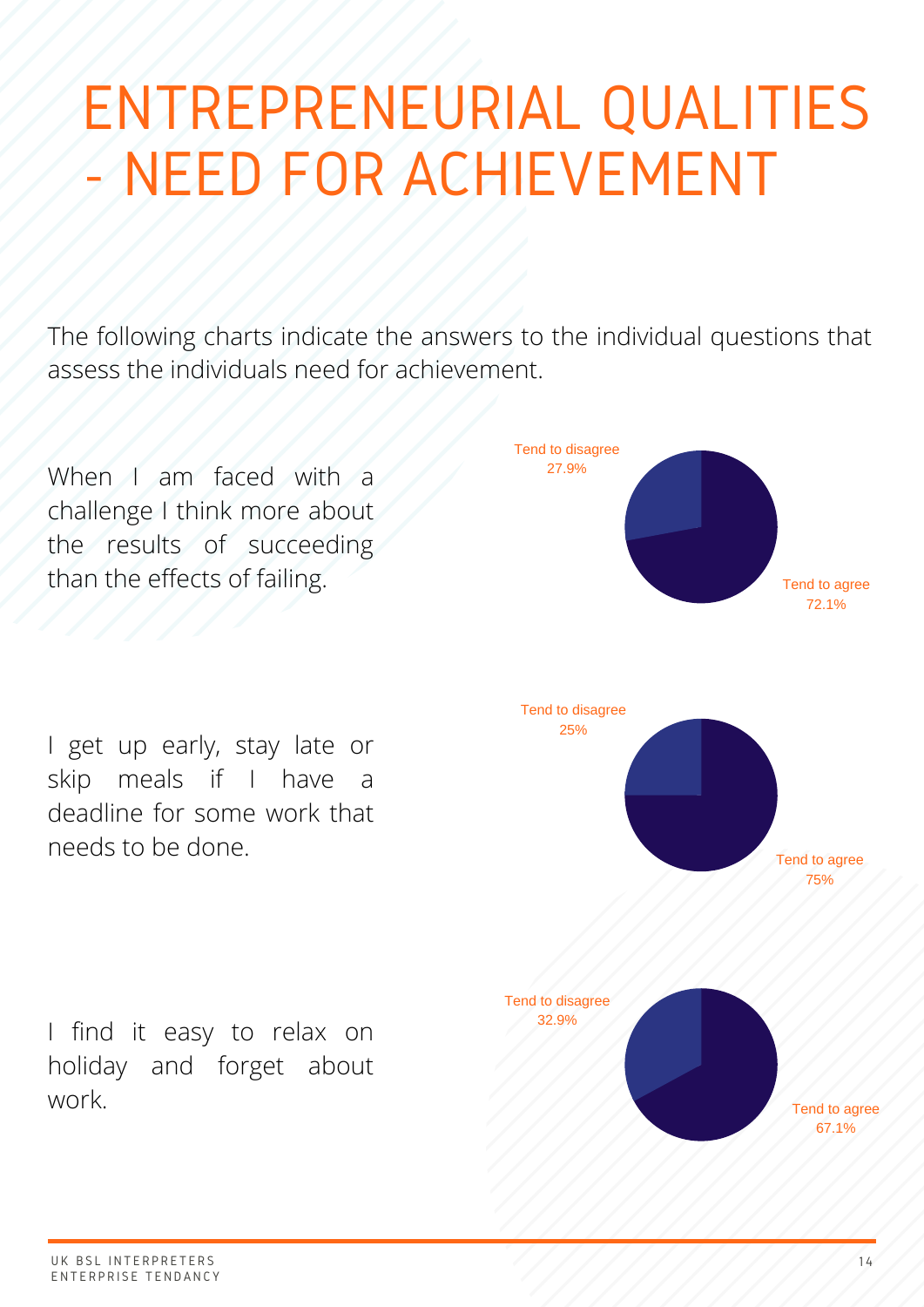#### ENTREPRENEURIAL QUALITIES NEED FOR AUTONOMY



Someone who has a need for autonomy will likely possess the following qualities:

*Independence, preferring to work alone especially if you cannot be top dog. Leadership, preferring to be in charge and disliking taking orders. Unconventional, and prepared to stand out as being different to others. Determination, strong willed and stubborn about your interests.*

*Self-expressive, feeling a strong need to do your own thing your way, rather than work on other people's projects. Individualistic and unresponsive to group pressure. Opinionated, having to say what you think and make up their own mind about issues*.

The 'low' category was the one where 45% participants were placed (n.63) and this was made up of 83% women, (n.52) 16% men (n.16) and 1 person (1%) who did not declare their gender. This group would prefer to be advised about managing their work and would not enjoy the responsibility of taking charge of an enterprise. 29% of the research participants scored 'high' (n.41) and this was made up of 80% women (n.28) and 20% men (n.8). This score suggests that they like to take charge of projects that they are involved with, and they may not like working for other people. They may need to work at developing good relationship skills with clients, employees, suppliers and authorities since this is important even in very small business or enterprises. 26% of the research participants scored 'medium' (n.36and this is made up of 86% women (n.31) and 14% men (n.5). These individuals may be happy to work as an intrapraneur as a valuable member of an organisational team. If they start their own enterprise, they may need to cultivate stronger independent leadership qualities. Starting a business is not the only option for them. They would be probably equally happy to work as an employee as part of an organisational team or on their own projects.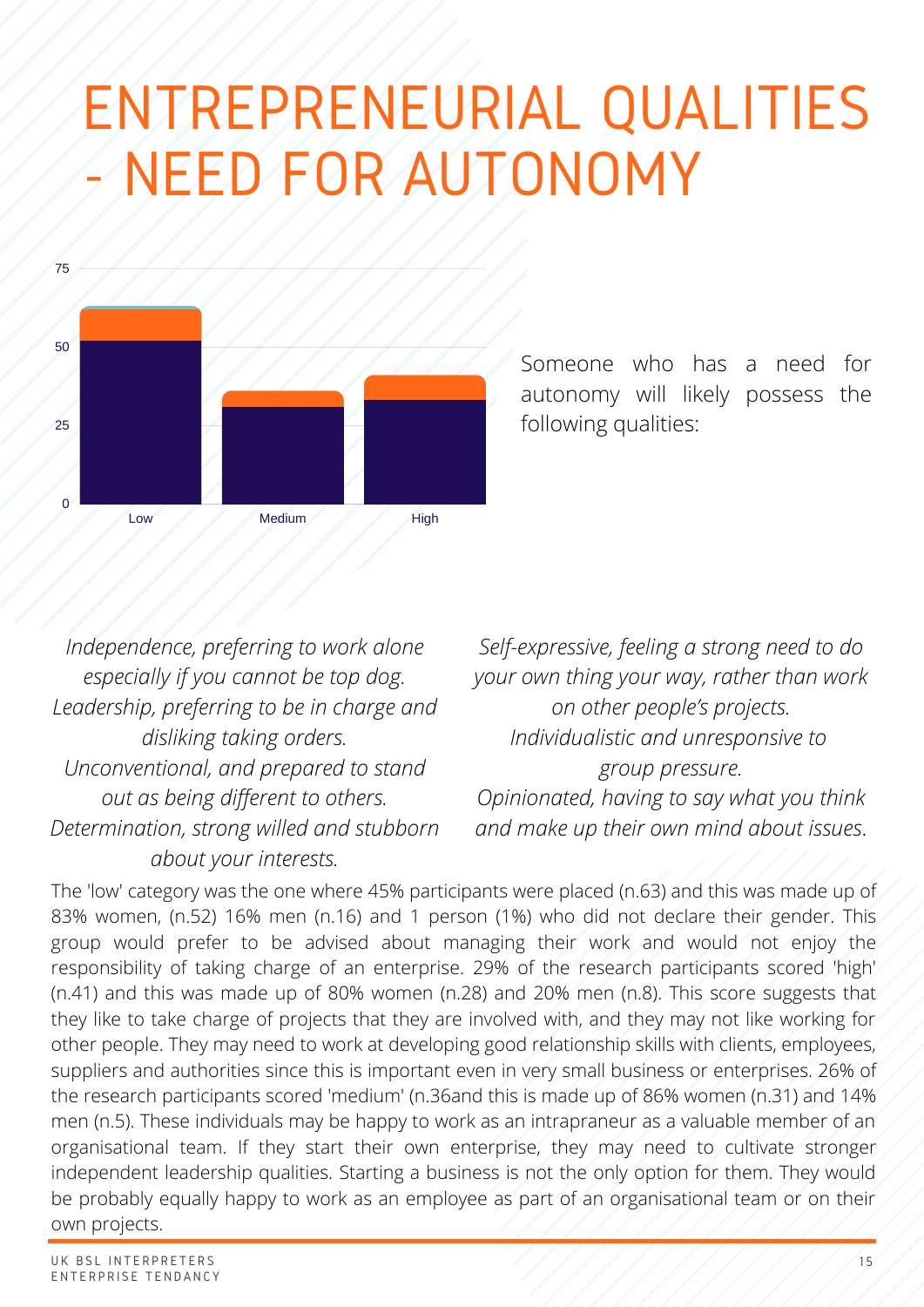#### ENTREPRENEURIAL QUALITIES NEED FOR AUTONOMY

The following charts indicate the answers to the individual questions that assess the individuals need for autonomy.

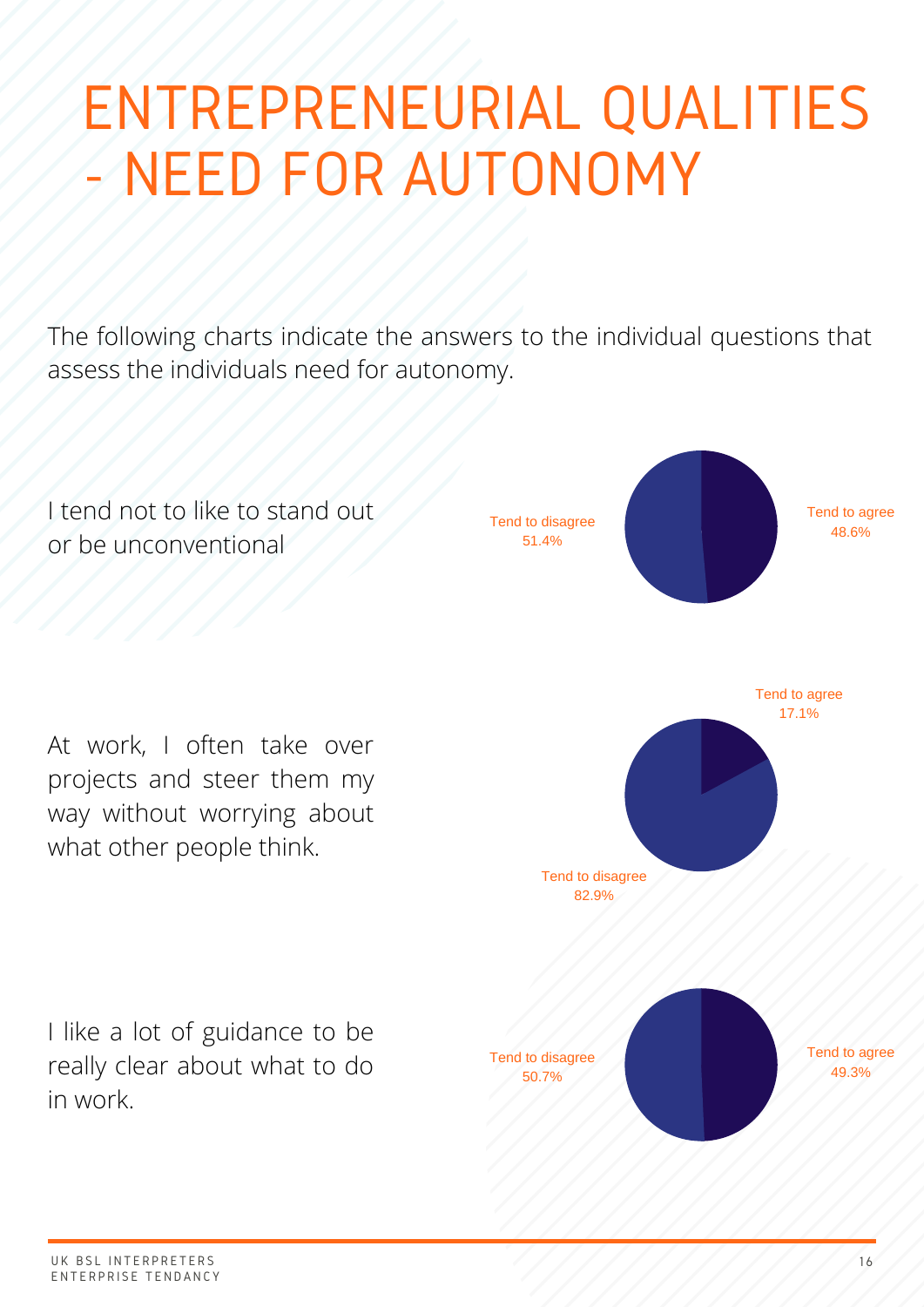#### ENTREPRENEURIAL QUALITIES NEED FOR AUTONOMY

The following charts indicate the answers to the individual questions that assess the individuals need for autonomy.

I rarely need or want any assistance and like to put my own stamp on work that I do.

I usually do what is expected of me and follow instructions carefully.

I get annoyed if superiors or colleagues take credit for my work.

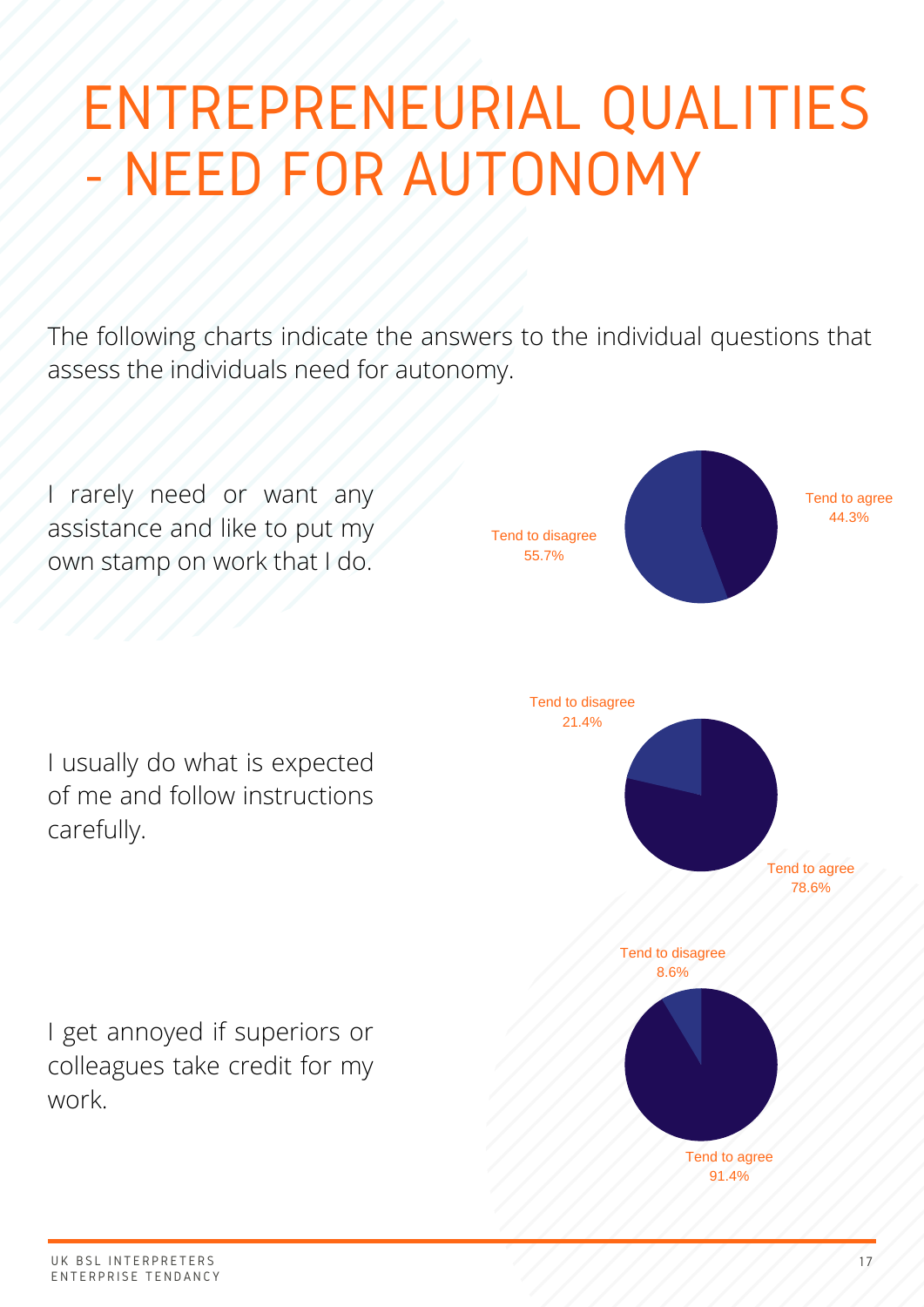

Someone who tends to be creative will likely possess the following qualities:

*Imaginative, inventive or innovative tendency to come up with new ideas. Intuitive being able to synthesis ideas and knowledge and make* good *guesses when necessary. Curious and interested in new ideas.*

*Change-orientated, preferring novelty, change and challenges with a dislike of being locked into routines. Versatile and able to draw on personal resources for projects or problem solving*.

Again, in this category, 'low' was the one where most participants were placed (n.58) and this represents 47 women (81%), 10 men (17%) and 1 person who did not declare their gender (2%). These people would probably look to others for entrepreneurial ideas but are probably content with proven, traditional approaches to business or enterprise. The next group was 'medium' (n.54) and this represents 47 women (87%) and 7 men (13%). For these individuals, this score suggests that they probably wish to consider tried and tested enterprising ideas that are more straightforward to implement and fit in with their lifestyle. The number of participants who scored 'high' in this category was 28 and represents 22 women (79%) and 6 men (21%). This score suggests they are a person with strong creative tendencies that they may be able to express through artistic, innovative or inventive activities. While not all creative people have to be enterprising, it is nonetheless a characteristic of the most enterprising.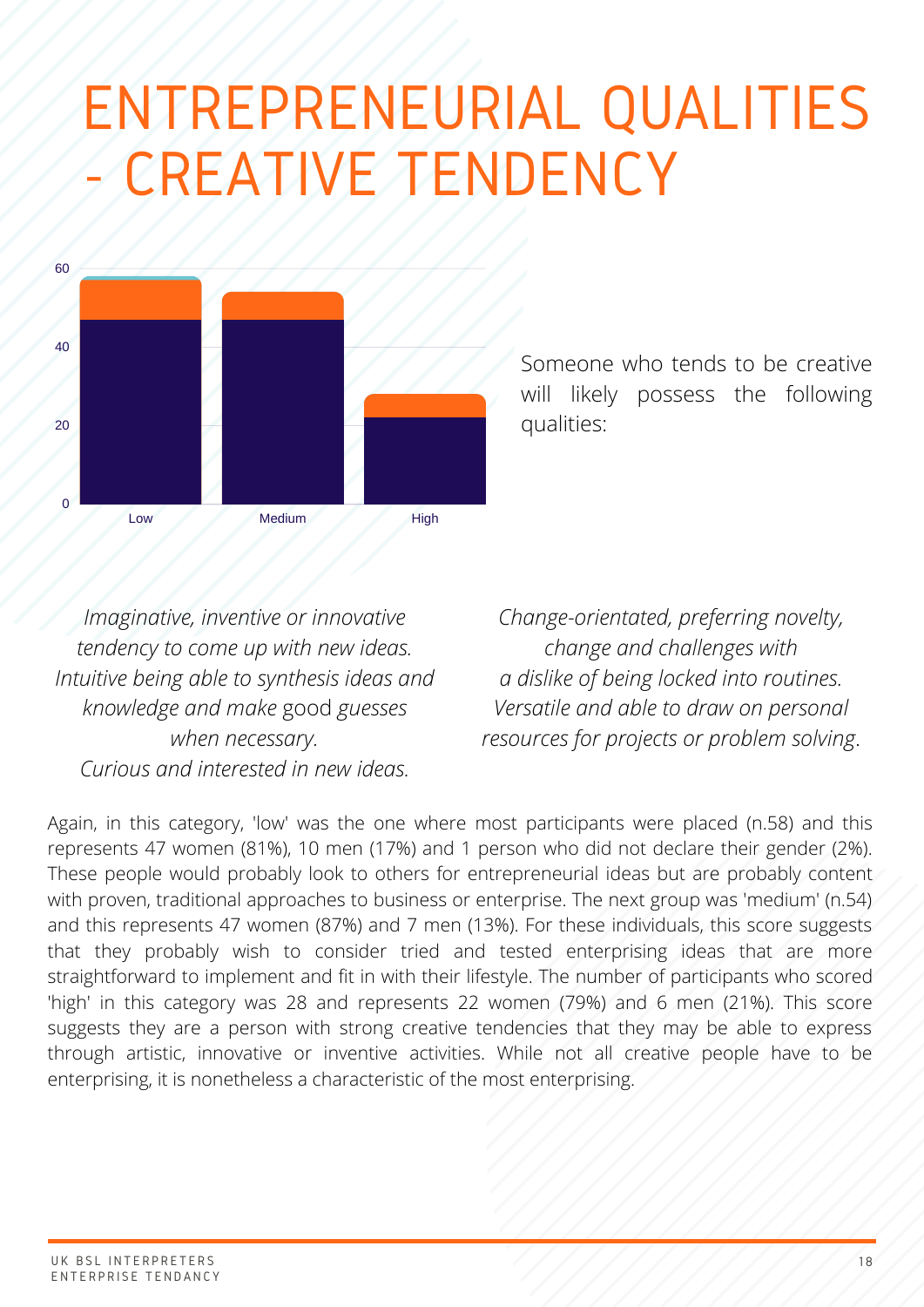The following charts indicate the answers to the individual questions that assess the individuals creative tendency.

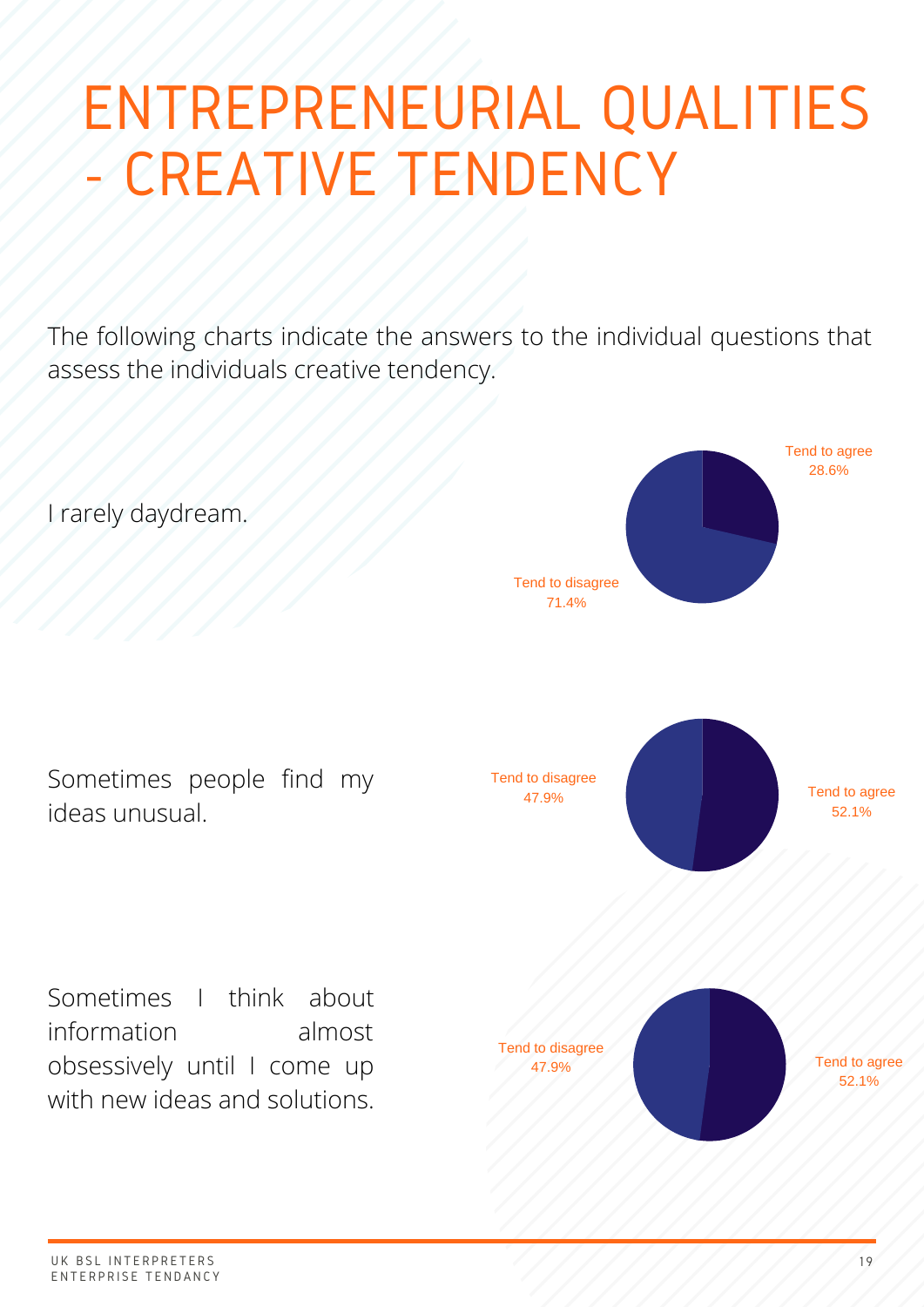The following charts indicate the answers to the individual questions that assess the individuals creative tendency.

I do not like unexpected 37.1% changes to my weekly routines.



I am wary of new ideas, gadgets and technologies.

always making changes and trying out new ideas.



Tend to agree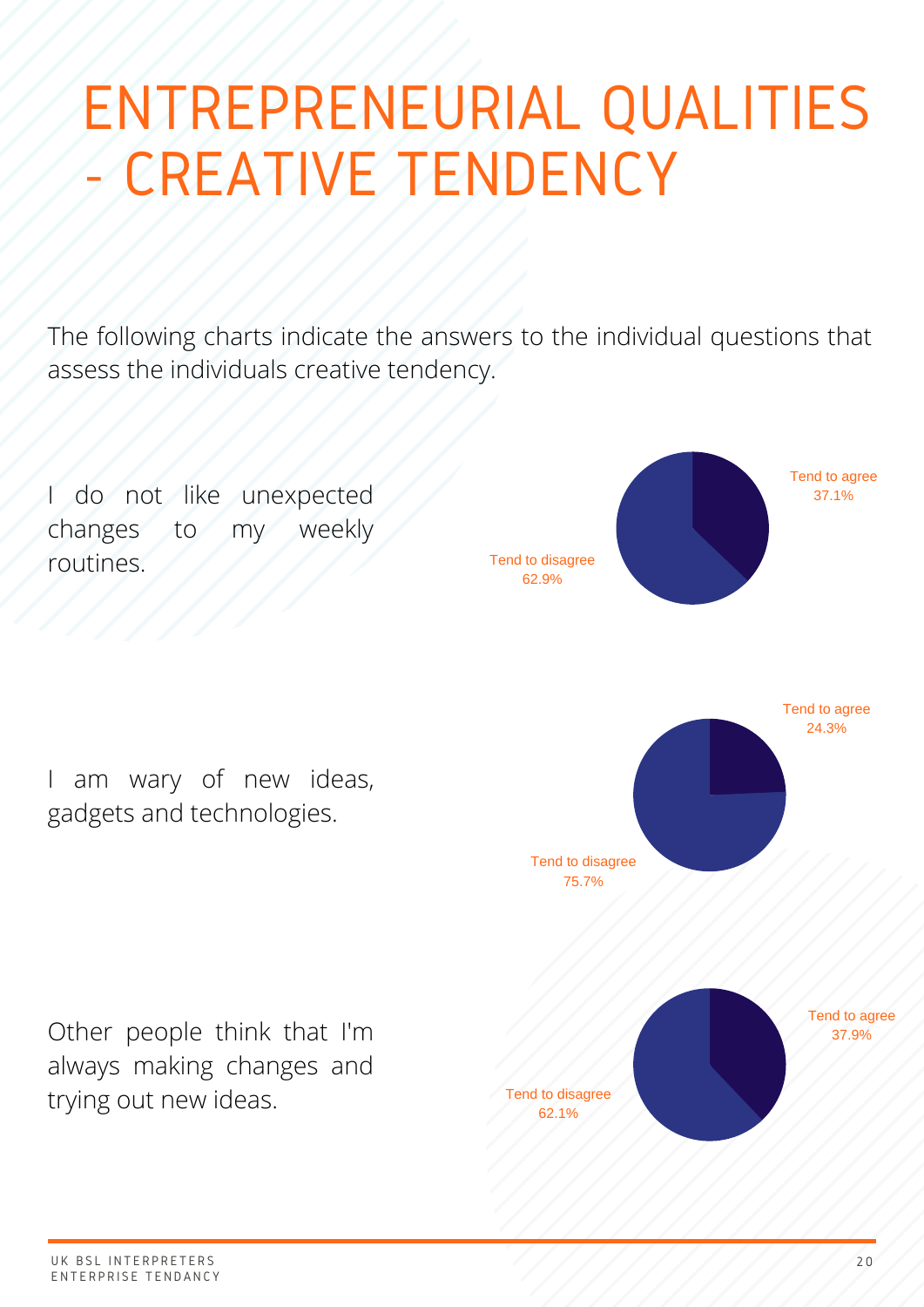The following charts indicate the answers to the individual questions that assess the individuals creative tendency.

I prefer to be quite good at several things rather than very good at one thing.



I like to have my life organised so that it runs smoothly and to plan.

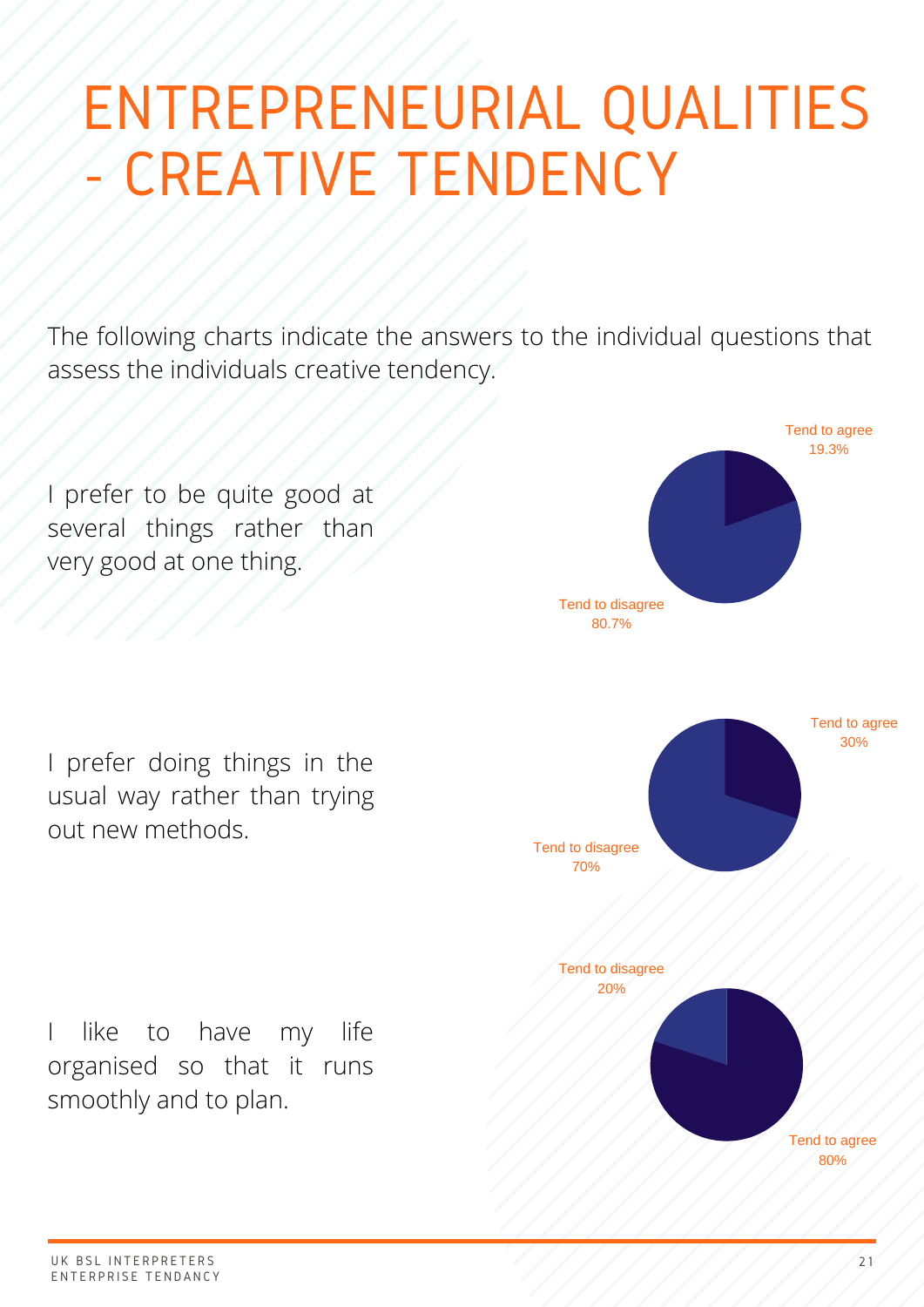The following charts indicate the answers to the individual questions that assess the individuals creative tendency.

I like to spend time with people who have different ways of thinking.



Sometimes I have so many ideas I feel pressurised. Tend to disagree

to change than keep to a routine.

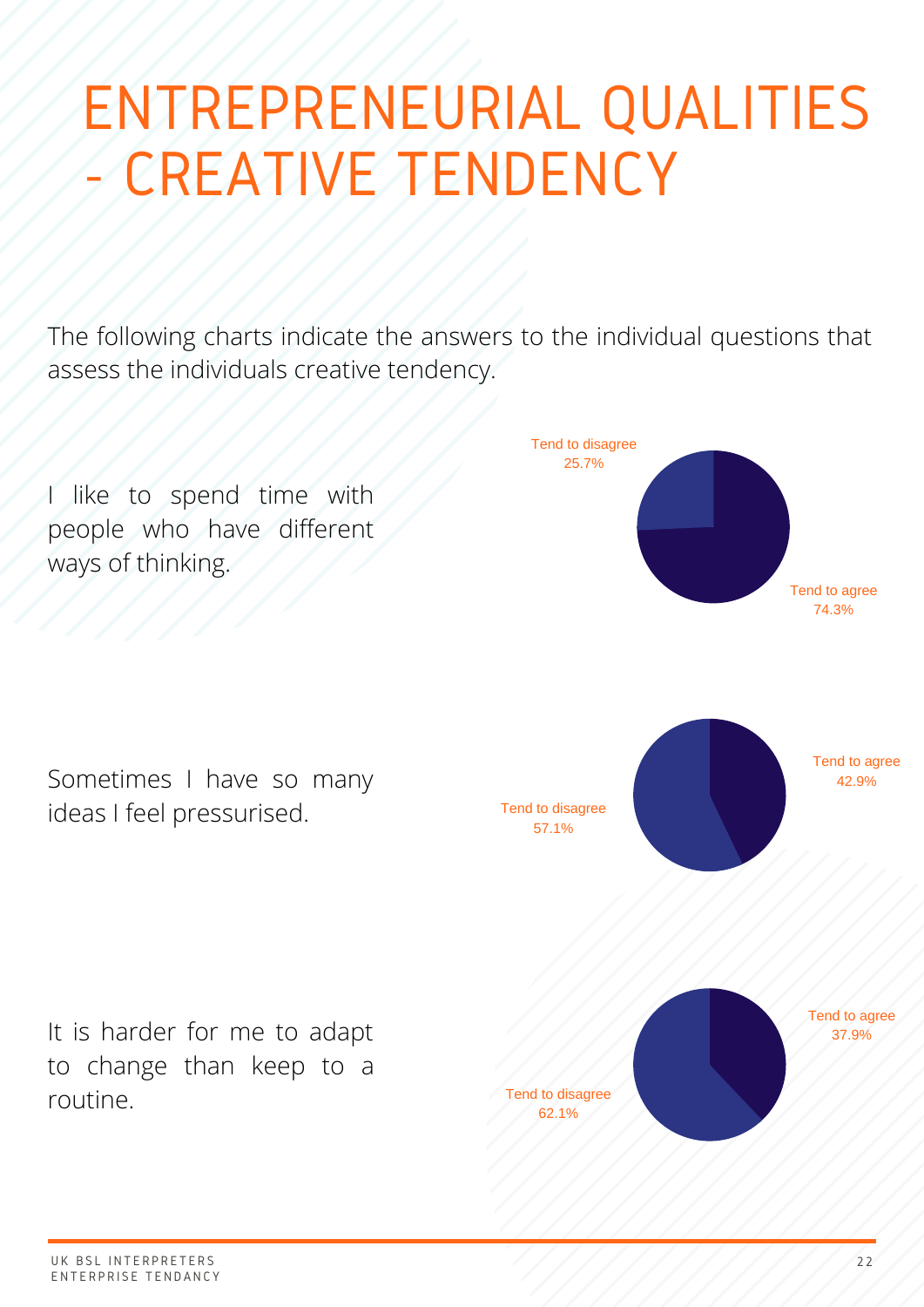

Someone who tends to calculate risk will likely possess the following qualities:

*Decisive, being able to act on incomplete information and good at judging when incomplete information is sufficient for action. Effective information management using information to calculate the probability that their actions will be successful.*

*Self-awareness with the ability to accurately assessing their capabilities. Analytical, being good at evaluating the likely benefits against the likely costs of actions. Goal-oriented, setting themselves challenging but attainable goals.*

In this category, 'medium' was the one where most participants were placed (n.66) and this represents 52 women (79%) and 14 men (21%). These people would probably be happiest with tried and tested enterprise ideas, less risky enterprising ideas, or business ideas where a partner takes the risks (even if that might include sacrificing some of the potential rewards). The next group was 'low' (n.61) and this represents 54 women (88%), 6 men (10%) and 1 person who chose not to declare their gender (2%). For these individuals, this score suggests that they are not happy about taking on any risk and perhaps they have too many responsibilities or too few personal resources to allow them to feel comfortable about taking financial or business risks. The number of participants who scored 'high' in this category was 13 and represents 10 women (77%) and 3 men (23%). This score suggests that they are very good at sizing up opportunities and filtering information to help them take calculated risks.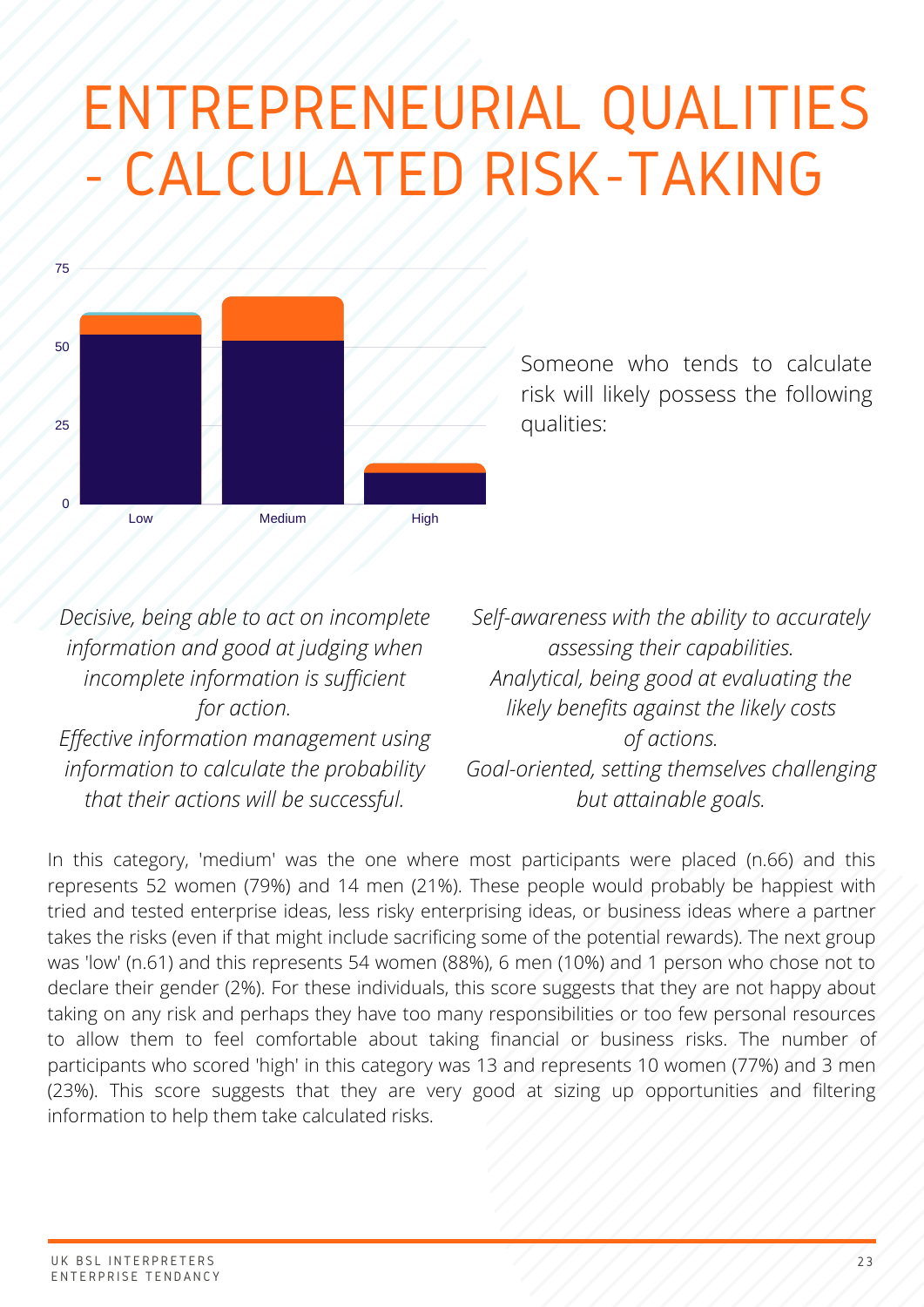The following charts indicate the answers to the individual questions that assess the individuals tendency of calculated risk-taking.

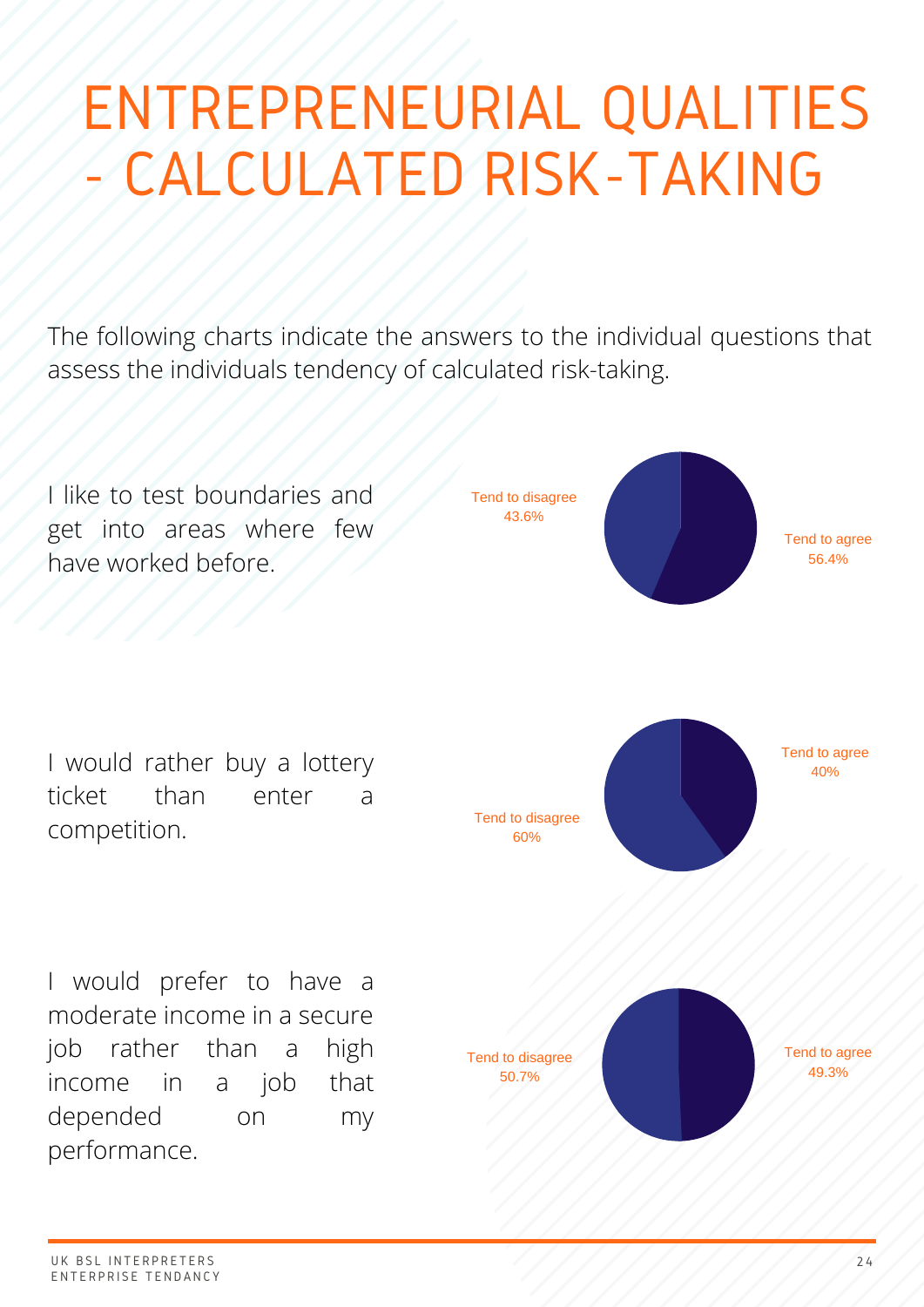The following charts indicate the answers to the individual questions that assess the individuals tendency of calculated risk-taking.

Tend to disagree

If I wanted to achieve something and the chances of success were 50/50 I would take the risk.

If I had a good idea for making money, I would be willing to invest my time and borrow money to enable me to do it.

Tend to agree 81.4% 18.6% Tend to disagree 51.4% Tend to agree 48.6% Tend to disagree 70% Tend to agree 30%

If there is a chance of failure I would rather not do it.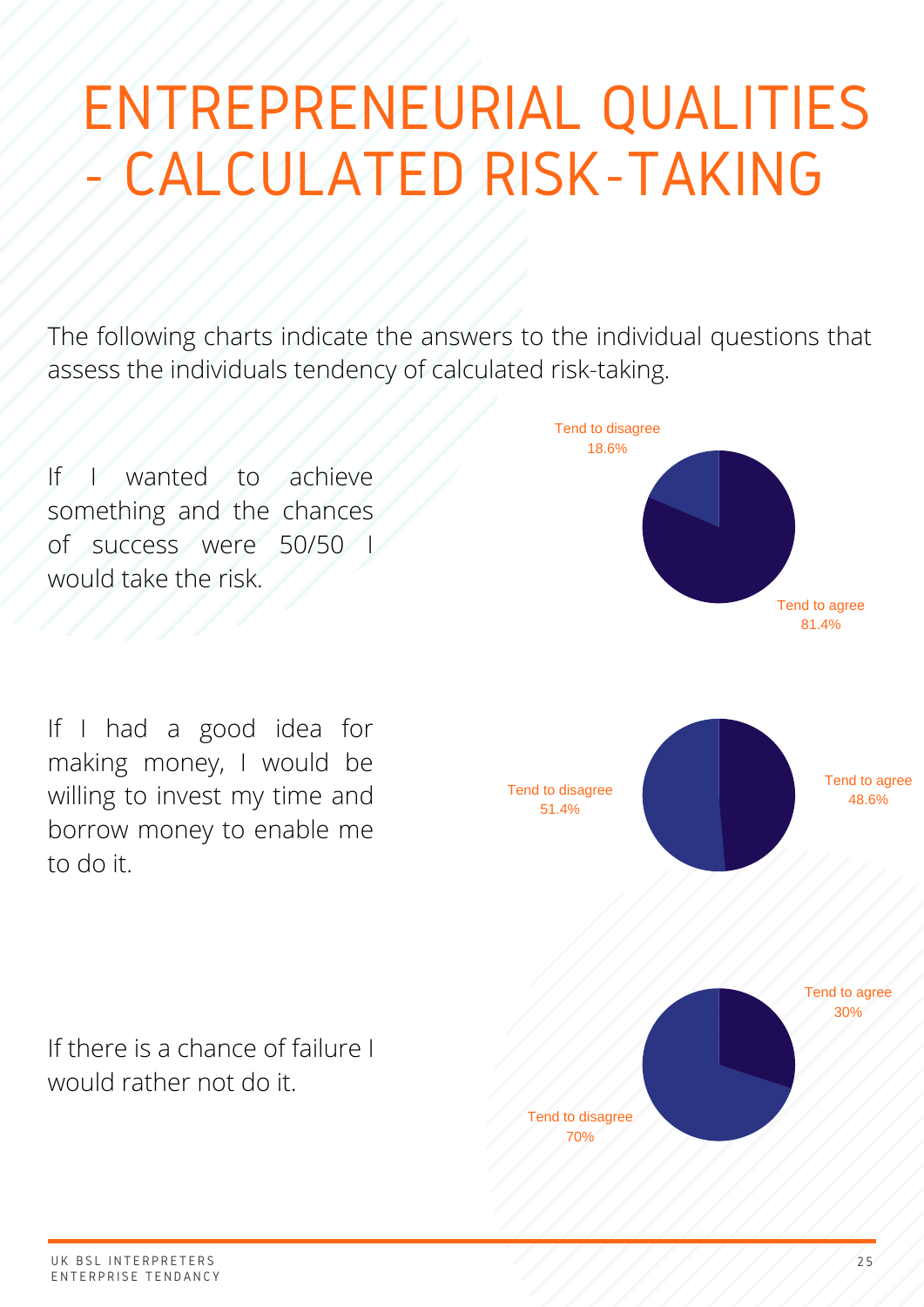The following charts indicate the answers to the individual questions that assess the individuals tendency of calculated risk-taking.

Before I make a decision I like to have all the facts no matter how long it takes.

Before making an important decision I prefer to weigh up the pro's and con's fairly quickly rather than spending a long time thinking about it.

I would rather take an opportunity that might lead to even better things than have an experience that I am sure to enjoy.

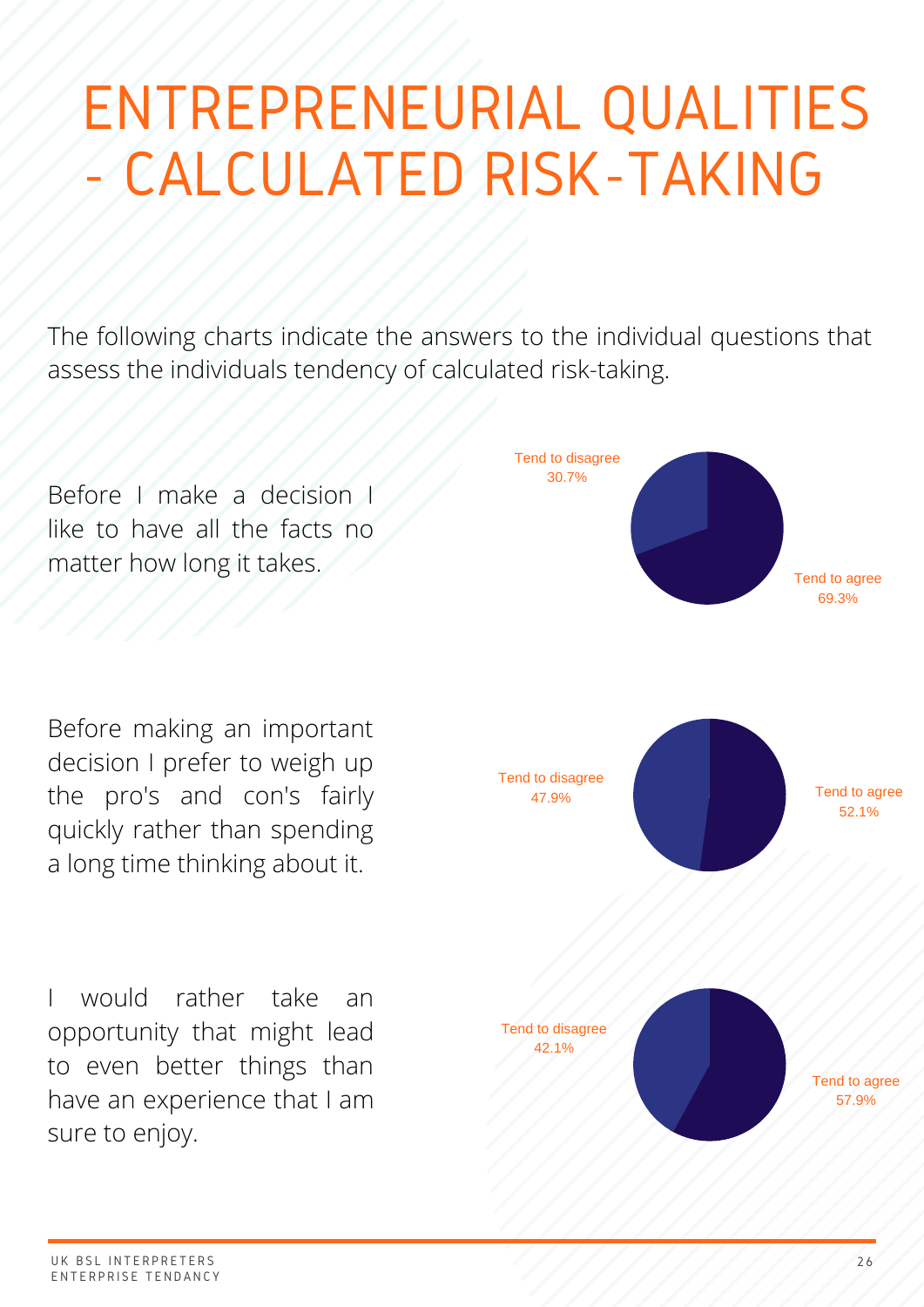The following charts indicate the answers to the individual questions that assess the individuals tendency of calculated risk-taking.

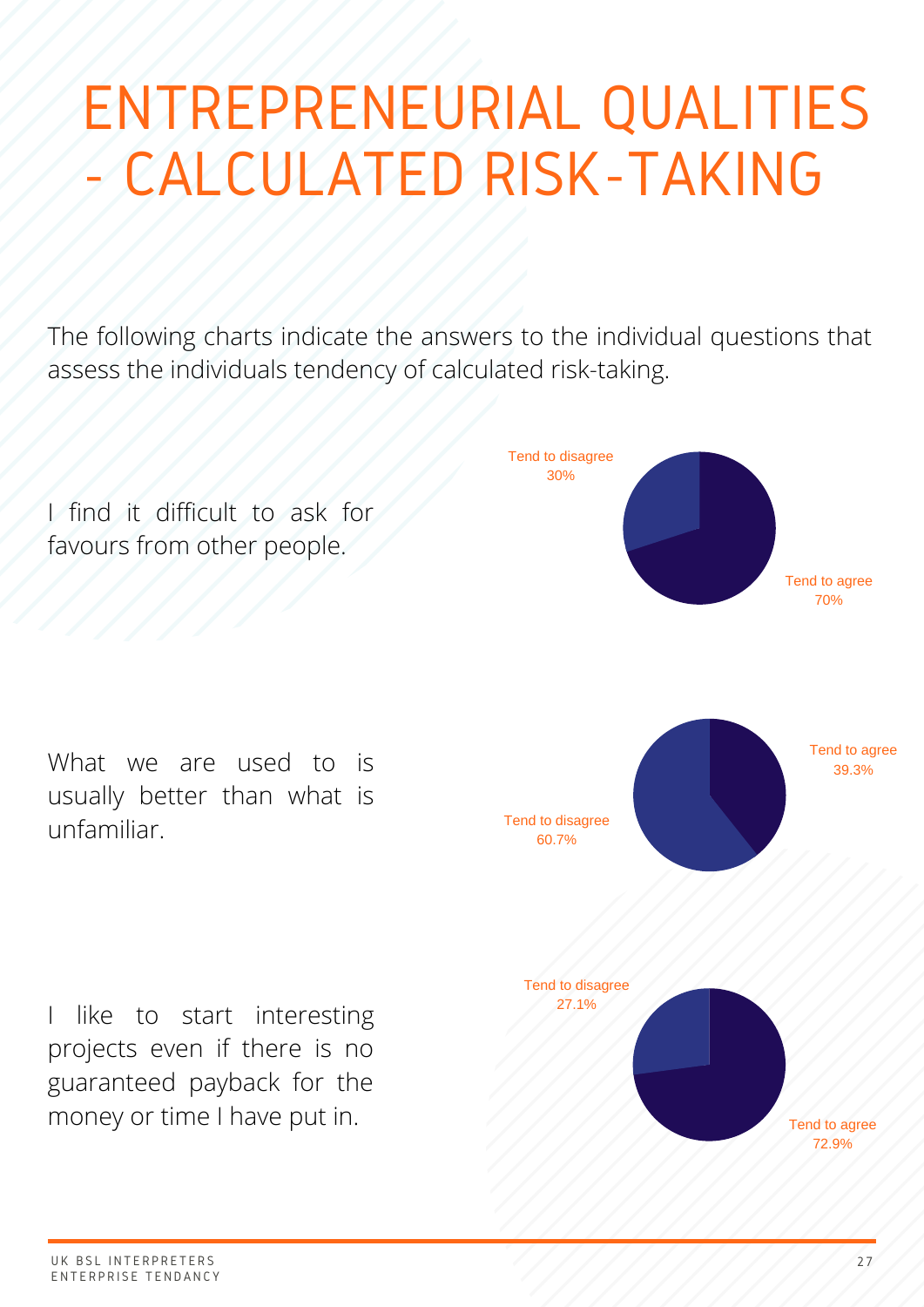

Someone who tends to have an internal locus of control will likely possess the following qualities:

*Opportunistic, seeking and taking advantage of opportunities. Proactive, taking* personal responsibility *to navigate problems that arise to achieve success on their terms. Determination and express a strong-willed control over life*.

*Self-confidence with the belief that you have control over their destiny and they make their own luck, rather than being controlled by fate. Self-belief, equating the results achieved with the effort they make.*

In this category, 'medium' was the one where most participants were placed (n.73) and this was made up of 66 women (90%) and 7 men (10%). Although you have some entrepreneurial qualities, if you wish to start a business you may need to develop their self-confidence and enterprising skills to make a success of the venture. They may need to exert greater control over the development of their ideas. Self-confidence could be strengthened by developing specific business or project management skills in areas that they feel could be improved. Without greater self-confidence they may over-rely on others, such as partners or clients, and this could engender greater business risk. The next group scored 'high' (n.41) and this was represents 26 women (63%), 14 men (34%) and 1 person who chose not to declare their gender (3%). These individuals confidently seek to exert control over their life, drawing on their inner resources rather than depending on others. They strongly believe that their personal qualities and efforts will determine their success in life. The number of participants who scored 'low' in this category was 26 and represents 24 women (92%) and 2 men (8%). This score suggests they may have experienced some knocks to their selfconfidence which led them to doubt that their personal qualities and efforts will help them to achieve their aims in life. They believe that luck and fate will determine what happens to them in life, and determination and hard work will not make much difference.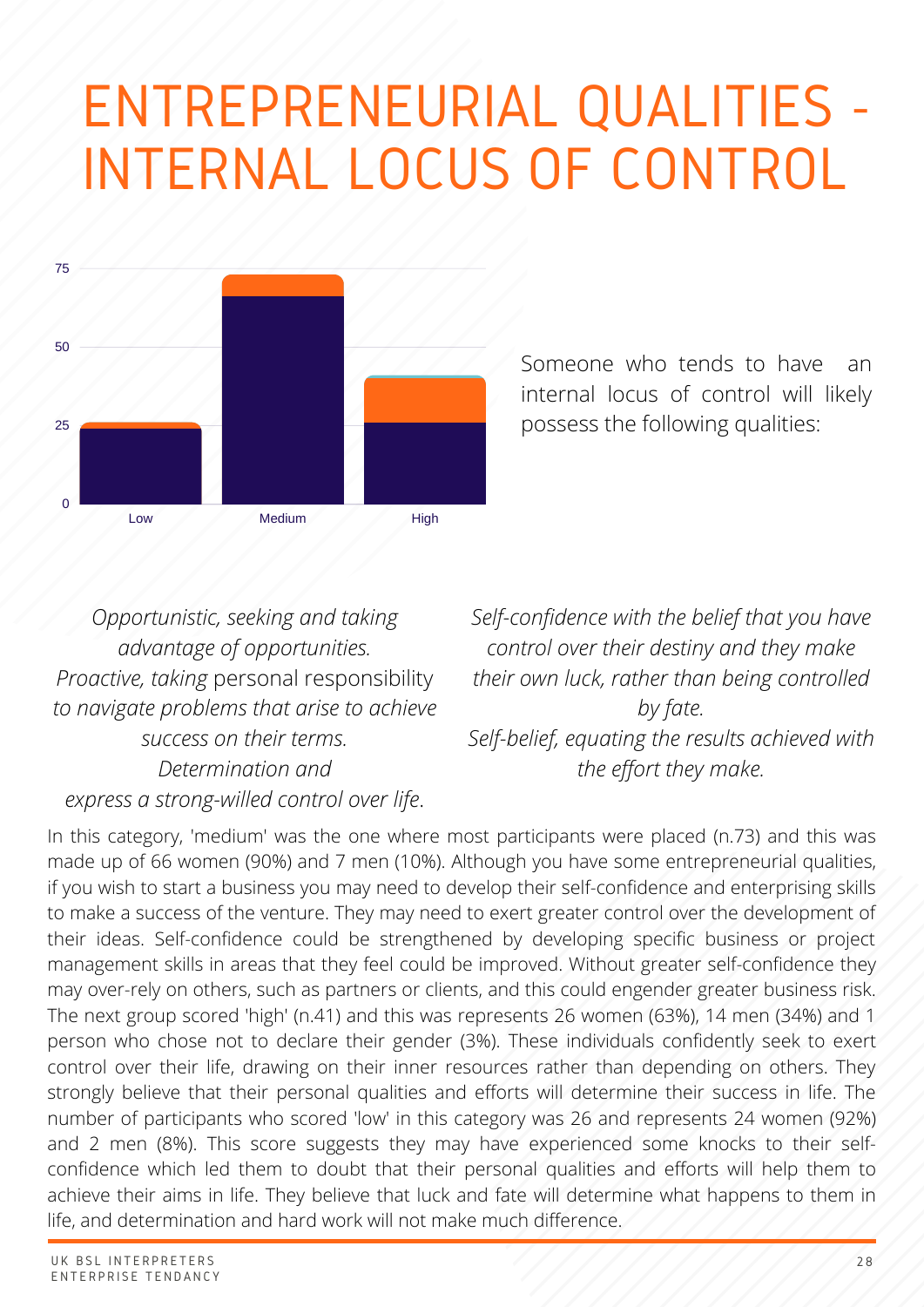The following charts indicate the answers to the individual questions that assess the individuals thoughts on their internal locus of control.

Capable people who fail to become successful have not usually taken chances when they have occurred.

You are either naturally good at something or you are not, effort makes no difference.

Many of the bad times that people experience are due to bad luck.

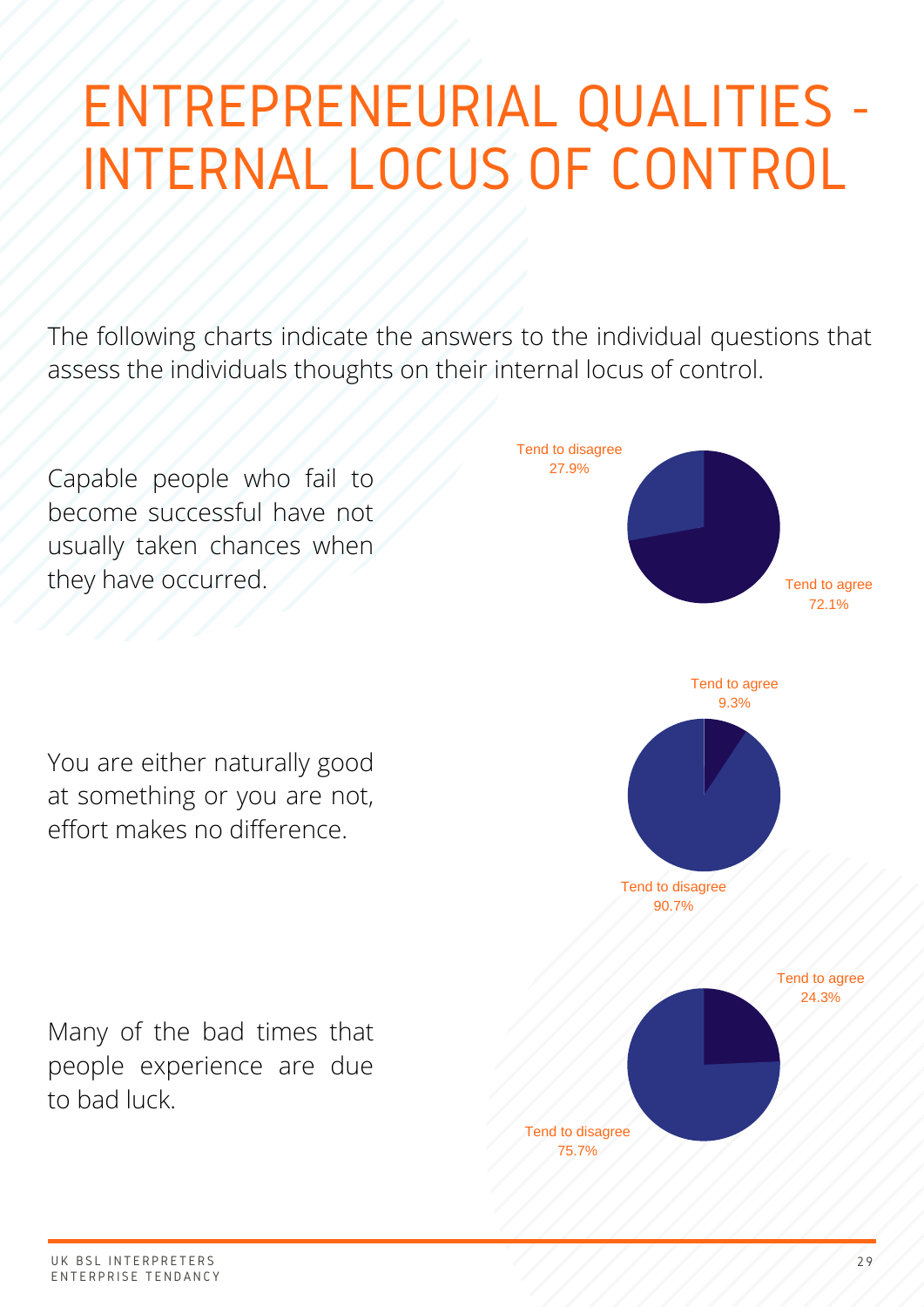The following charts indicate the answers to the individual questions that assess the individuals thoughts on their internal locus of control.

Tend to agree 83.6% Tend to disagree 16.4% When I make plans I nearly always achieve them. People generally get what they deserve. Tend to disagree 72.1% Tend to agree 27.9% Tend to agree 72.9% Tend to disagree 27.1% I try to accept that things happen to me in life for a reason.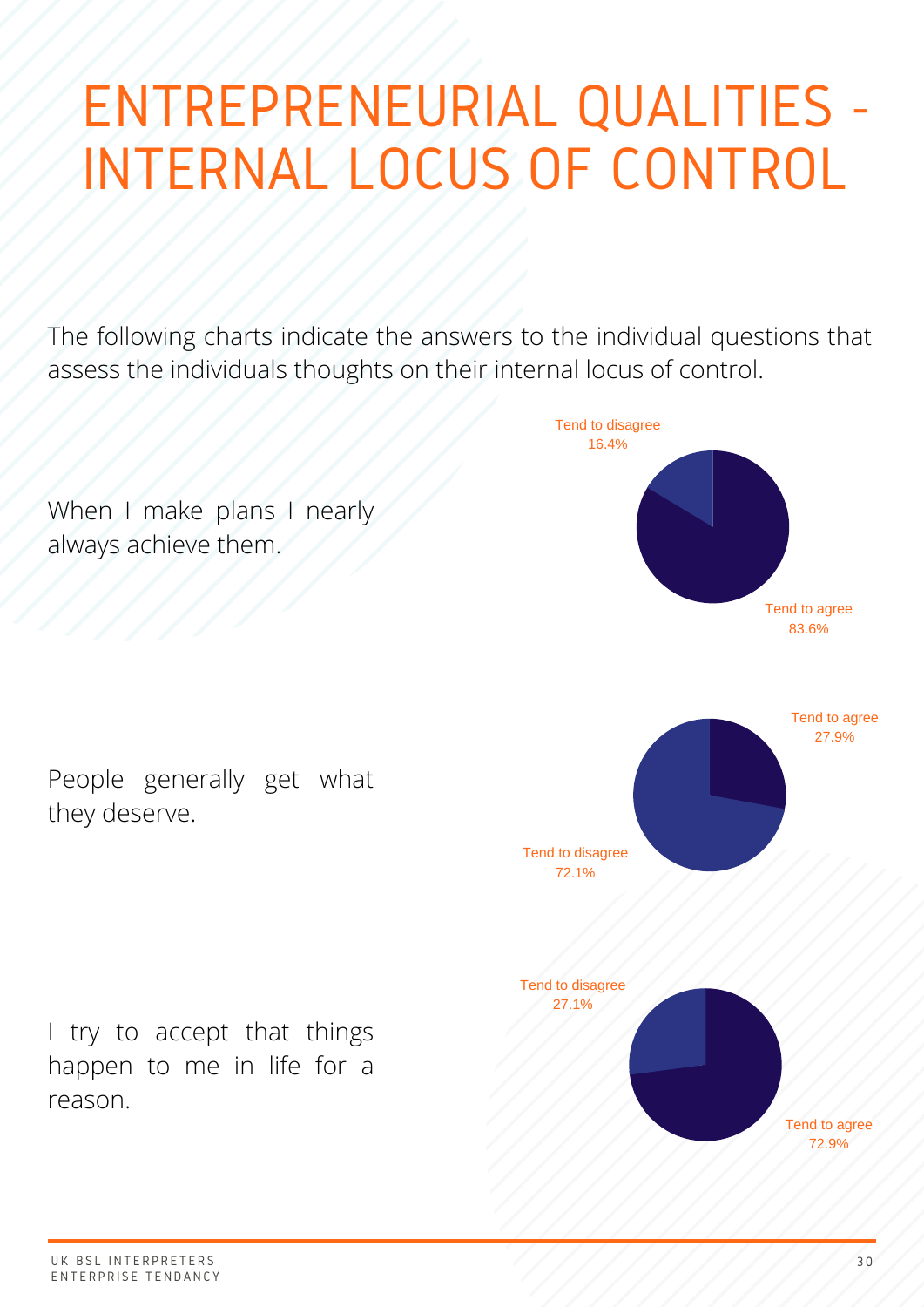The following charts indicate the answers to the individual questions that assess the individuals thoughts on their internal locus of control.

successful unless you are in the right place at the right time.

Being successful is as a result of working hard, luck has little to do with it.

For me, getting what I want is a just reward for my efforts.

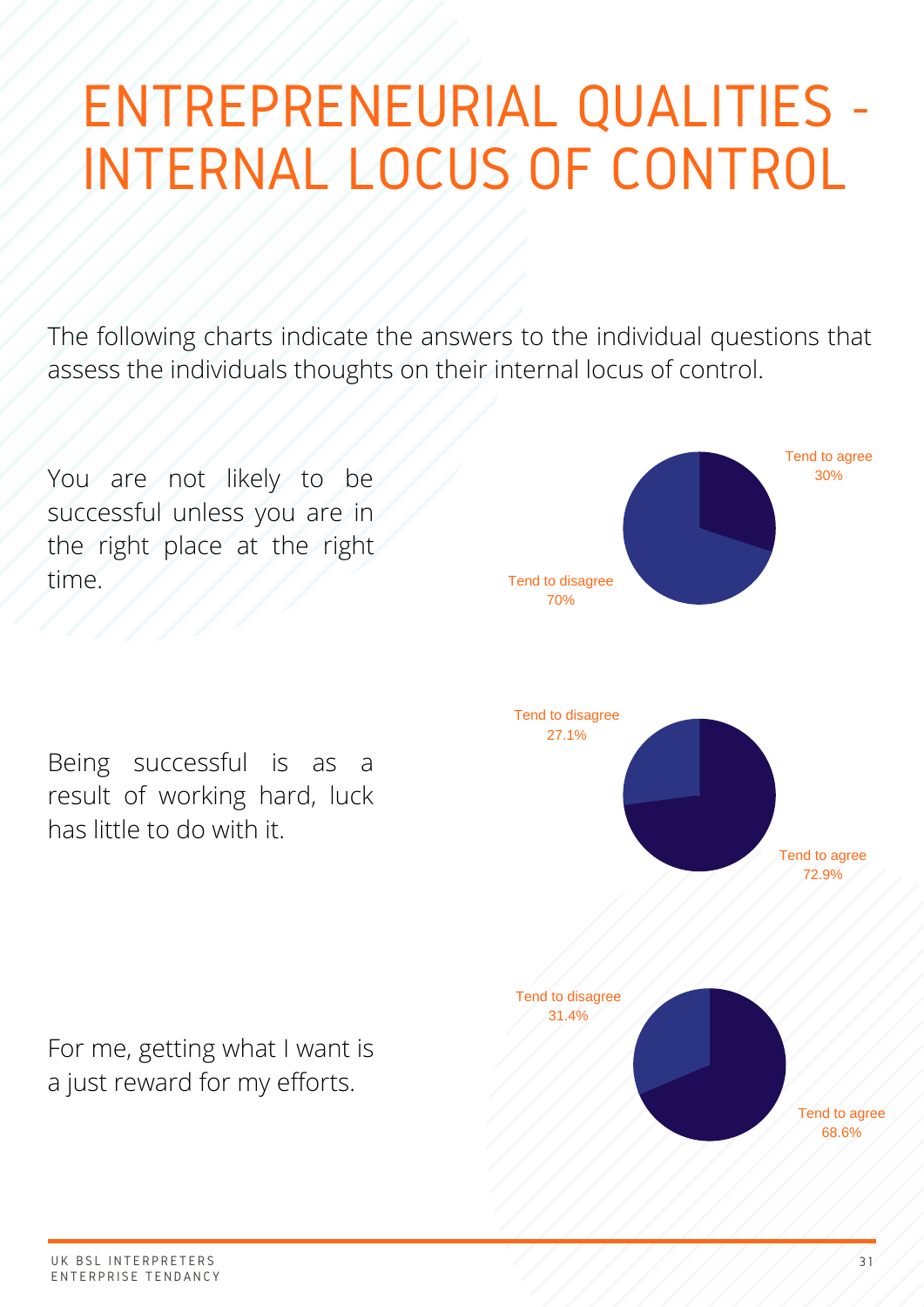The following charts indicate the answers to the individual questions that assess the individuals thoughts on their internal locus of control.

believe that destiny determines what happens to me in life.

People's failures are rarely the result of their poor judgement.

I get what I want from life because I work hard to make it happen.

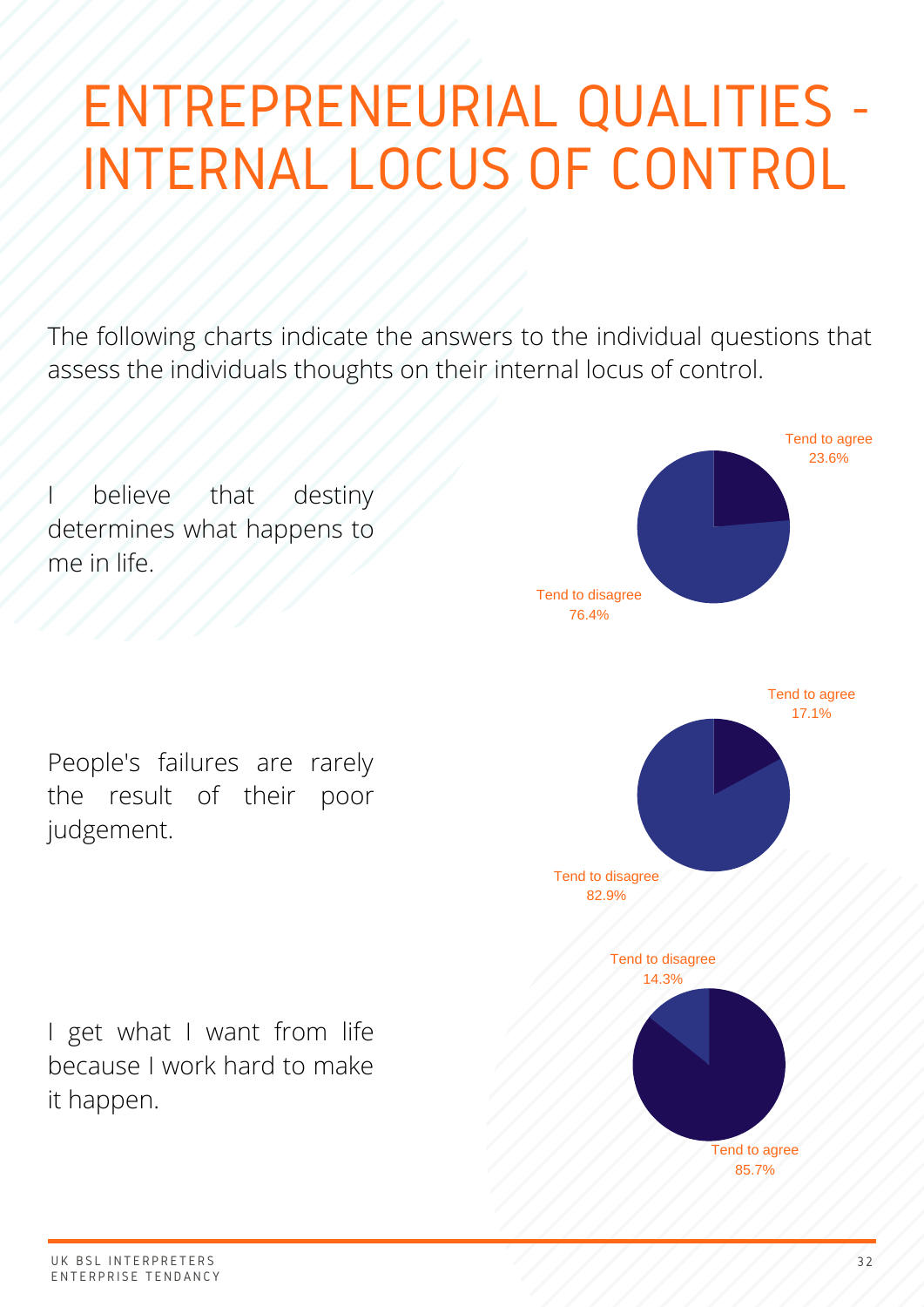# RESULTS WANTED?

56

39

16

MALE

FEMALE

NOT WANTED

The research participants were given the option to receive the results of their test. 84 of the participants did want their results (60%) and this was split between 77 females (92%) and 7 males (8%). There were 56 participants who did not want to see their results (40%) and this was split between 39 females (70%), 16 males (28%) and 1 person who chose not to declare their gender (2%).



ENTERPRISE TENDANCY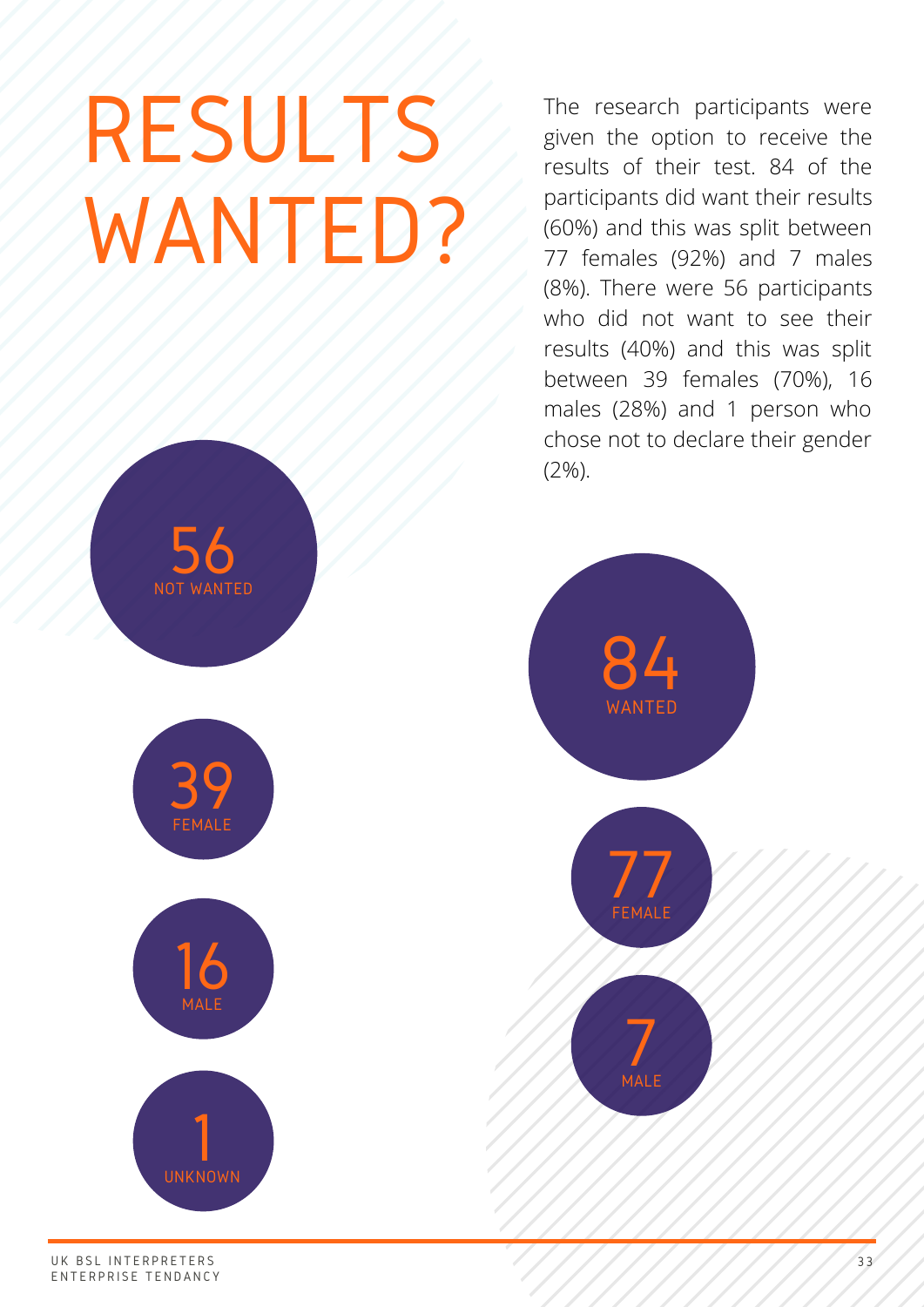# REFERENCES & THER READING

Association of Sign Language Interpreters. 2020. **UK Census Survey** - Association Of Sign Language Interpreters. [online] Available at: <https://asli.org.uk/uk-census-survey>

Caird, S., 2020. **General Measure Of Enterprising Tendency V2 - GET2**. [online] Get2test.net. Available at: <http://www.get2test.net>

Department for Work and Pensions, 2017. **Market Review Of British Sign Language And Communications Provision For People Who Are Deaf Or Have Hearing Loss.** [online] London. Available at:

<https://assets.publishing.service.gov.uk/government/uploads/system/uploads/attachment\_dat a/file/630960/government-response-market-review-of-bsl-and-communications-provision-forpeople-who-are-deaf-or-have-hearing-loss.pdf>

Townsend-Handscomb, D., 2020. Workshops & Talks. [online] **moonpoppy interpreting.** Available at: <https://www.moonpoppyinterpreting.com/workshops--talks.html> [Accessed 16 October 2020].